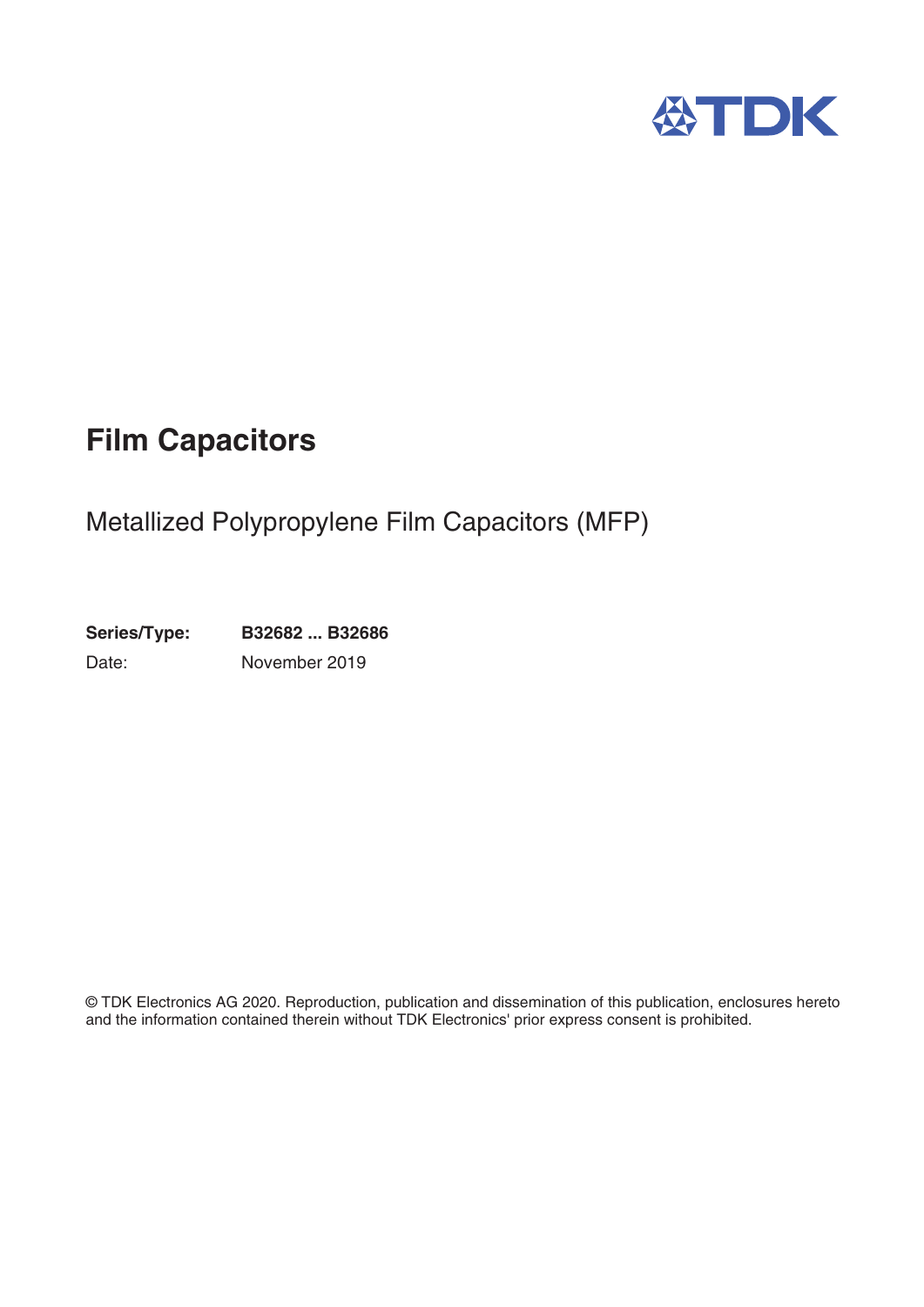

#### Metallized polypropylene film capacitors (MFP) B32682 ... B32686

#### **Very high pulse (wound)**

#### **Typical applications**

- Smoothing
- Snubbering
- Electronic ballast
- Switch mode power supplies
- High-frequency AC loads
- $\blacksquare$  High voltages and very high currents

#### **Climatic**

- $\blacksquare$  Max. operating temperature: 110 °C
- Climatic category (IEC 60068-1:2013): 55/100/56

#### **Construction**

- Dielectric: polypropylene (PP)
- Film metallized on one side and metal foils internally connected in series
- Plastic case (UL 94 V-0)
- Epoxy resin sealing (UL 94 V-0)

#### **Features**

- Very high pulse strength
- Highest possible contact reliability
- Self-healing properties
- RoHS-compatible

#### **Terminals**

- Parallel wire leads, lead-free tinned
- Special lead lengths available on request

#### **Marking**

Manufacturer's logo, lot number, type number, rated capacitance (coded), capacitance tolerance (code letter),

rated DC voltage, date of manufacture (coded)

#### **Delivery mode**

Bulk (untaped), Taped (Ammo pack or reels)

#### **Dimensional drawing**



Dimensions in mm

| Lead spacing  | Lead diameter Type |        |
|---------------|--------------------|--------|
| $e$ $\pm$ 0.4 | $d_1 \pm 0.05$     |        |
| 15.0          | 0.8                | B32682 |
| 22.5          | 0.8                | B32683 |
| 27.5          | 0.8                | B32684 |
| 37.5          | 1.0                | B32686 |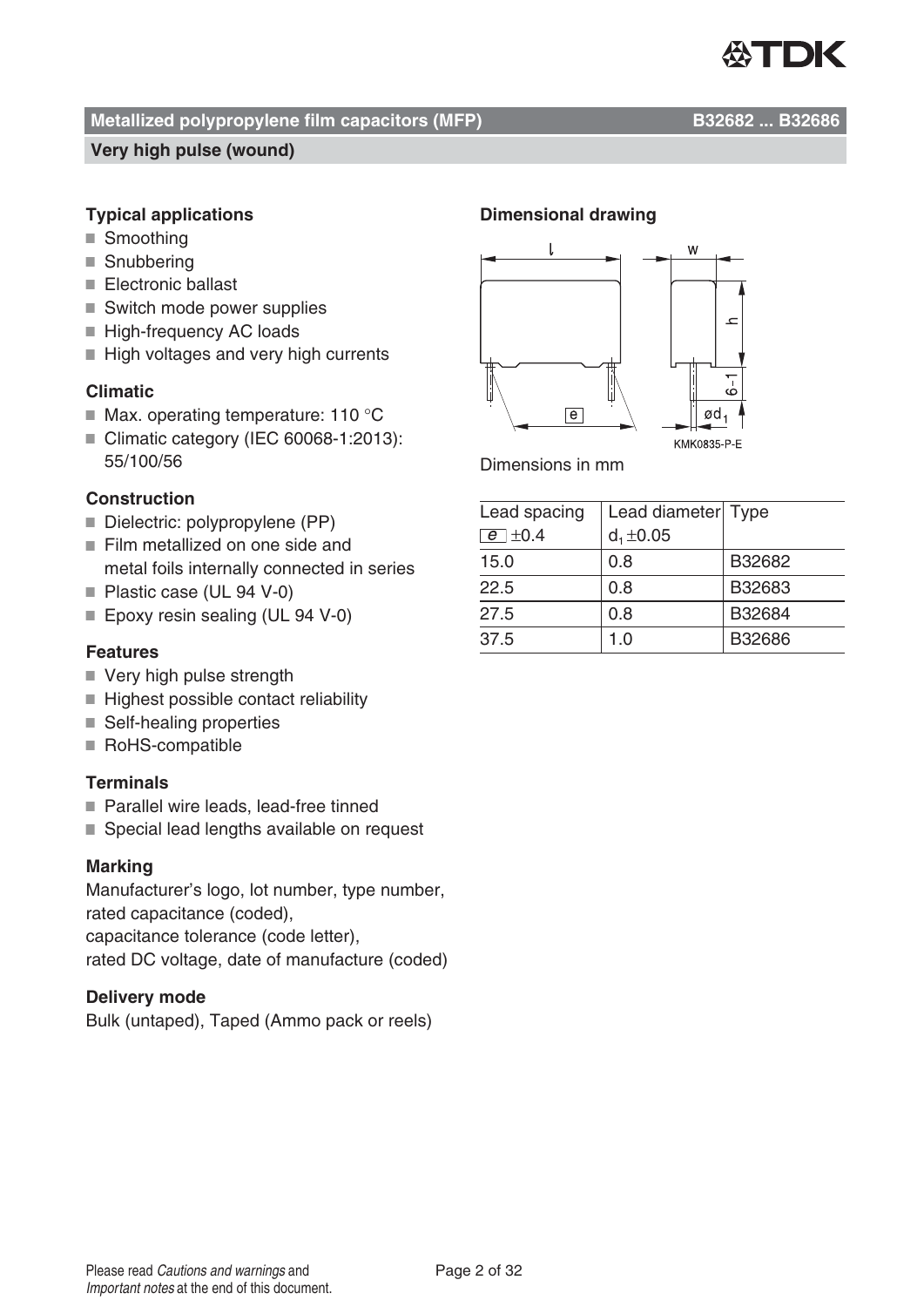

**MFP** 

**Very high pulse (wound)**

**B32682 ... B32686**

# **Overview of available types**

| Lead spacing 15.0 mm |            |     |      |      |      |      | 22.5 mm        |     |      |      |      |  |           |
|----------------------|------------|-----|------|------|------|------|----------------|-----|------|------|------|--|-----------|
| Type                 | B32682     |     |      |      |      |      | B32683         |     |      |      |      |  |           |
| Page                 | $\sqrt{5}$ |     |      |      |      |      | $\overline{7}$ |     |      |      |      |  |           |
| $V_R$ (V DC)         | 400        | 630 | 1000 | 1250 | 1600 | 2000 | 400            | 630 | 1000 | 1250 | 1600 |  | 2000 2500 |
| $C_R(nF)$            |            |     |      |      |      |      |                |     |      |      |      |  |           |
| 0.47                 |            |     |      |      |      |      |                |     |      |      |      |  |           |
| 0.68                 |            |     |      |      |      |      |                |     |      |      |      |  |           |
| 1.0                  |            |     |      |      |      |      |                |     |      |      |      |  |           |
| 1.5                  |            |     |      |      |      |      |                |     |      |      |      |  |           |
| 2.2                  |            |     |      |      |      |      |                |     |      |      |      |  |           |
| 3.3                  |            |     |      |      |      |      |                |     |      |      |      |  |           |
| 4.7                  |            |     |      |      |      |      |                |     |      |      |      |  |           |
| $6.8\,$              |            |     |      |      |      |      |                |     |      |      |      |  |           |
| $10$                 |            |     |      |      |      |      |                |     |      |      |      |  |           |
| 15                   |            |     |      |      |      |      |                |     |      |      |      |  |           |
| 22                   |            |     |      |      |      |      |                |     |      |      |      |  |           |
| $33\,$               |            |     |      |      |      |      |                |     |      |      |      |  |           |
| 47                   |            |     |      |      |      |      |                |     |      |      |      |  |           |
| 68                   |            |     |      |      |      |      |                |     |      |      |      |  |           |
| 100                  |            |     |      |      |      |      |                |     |      |      |      |  |           |
| 150                  |            |     |      |      |      |      |                |     |      |      |      |  |           |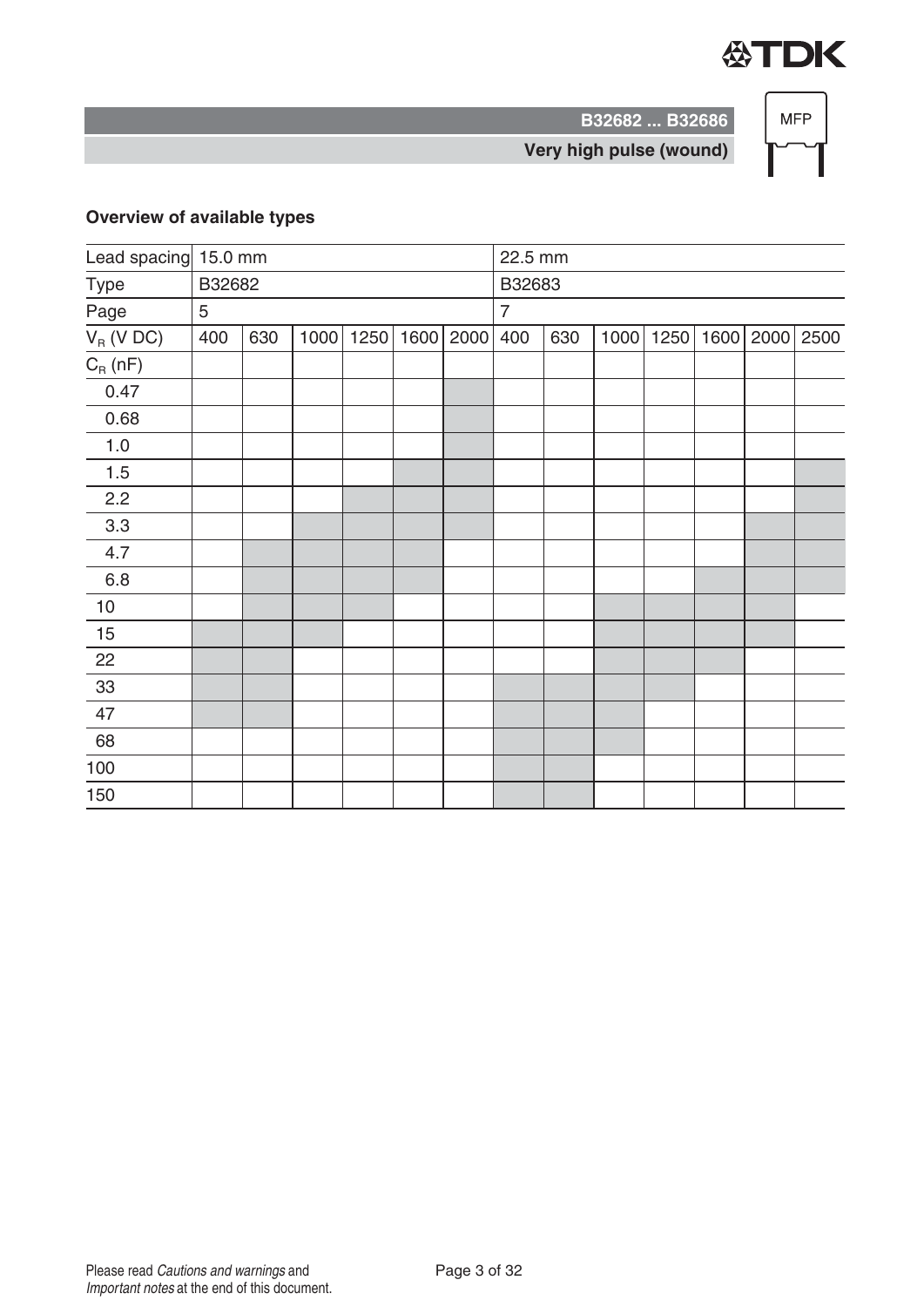

 $MFP$ 

**B32682 ... B32686**

**Very high pulse (wound)**

# **Overview of available types**

| Lead spacing 27.5 mm |        |     |      |      |      |      | 37.5 mm |      |      |      |      |
|----------------------|--------|-----|------|------|------|------|---------|------|------|------|------|
| Type                 | B32684 |     |      |      |      |      | B32686  |      |      |      |      |
| Page                 | 9      |     |      |      |      |      | 10      |      |      |      |      |
| $V_R$ (V DC)         | 400    | 630 | 1000 | 1250 | 1600 | 2000 | 630     | 1000 | 1250 | 1600 | 2000 |
| $C_R(nF)$            |        |     |      |      |      |      |         |      |      |      |      |
| 15                   |        |     |      |      |      |      |         |      |      |      |      |
| 22                   |        |     |      |      |      |      |         |      |      |      |      |
| 33                   |        |     |      |      |      |      |         |      |      |      |      |
| 47                   |        |     |      |      |      |      |         |      |      |      |      |
| 68                   |        |     |      |      |      |      |         |      |      |      |      |
| 100                  |        |     |      |      |      |      |         |      |      |      |      |
| 150                  |        |     |      |      |      |      |         |      |      |      |      |
| 220                  |        |     |      |      |      |      |         |      |      |      |      |
| 330                  |        |     |      |      |      |      |         |      |      |      |      |
| 470                  |        |     |      |      |      |      |         |      |      |      |      |
| 680                  |        |     |      |      |      |      |         |      |      |      |      |
| 1000                 |        |     |      |      |      |      |         |      |      |      |      |
| 1500                 |        |     |      |      |      |      |         |      |      |      |      |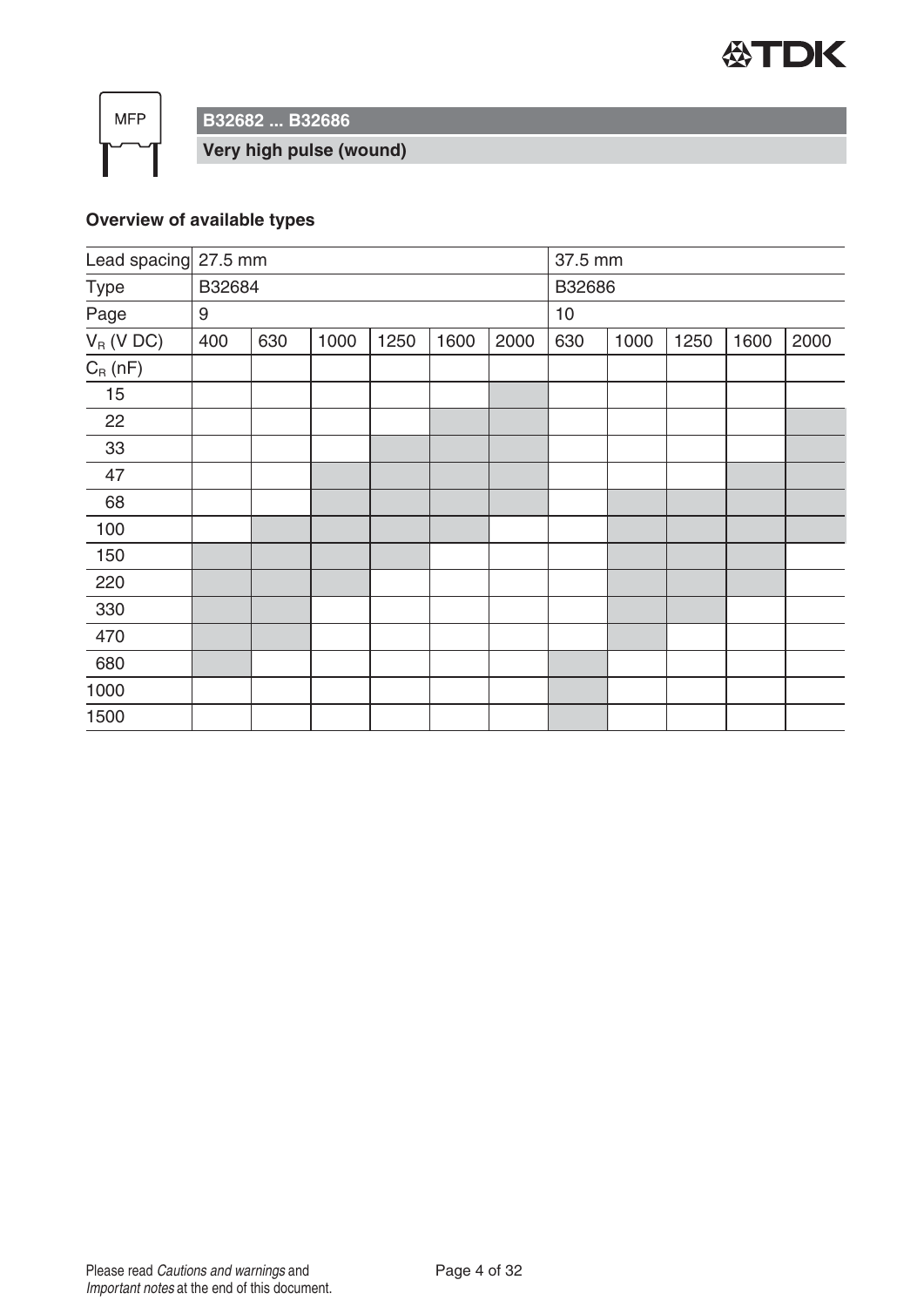

**B32682 Very high pulse (wound)**



### **Ordering codes and packing units (lead spacing 15 mm)**

| $V_R$ | $V_{\rm RMS}$  | $C_R$ | Max. dimensions               | Ordering code    | Ammo     | Reel     | Untaped  |
|-------|----------------|-------|-------------------------------|------------------|----------|----------|----------|
|       | $f \leq 1$ kHz |       | $w \times h \times I$         | (composition see | pack     |          |          |
| V DC  | V AC           | nF    | mm                            | below)           | pcs./MOQ | pcs./MOQ | pcs./MOQ |
| 400   | 250            | 15.0  | $5.0 \times 10.5 \times 18.0$ | B32682A4153+***  | 4680     | 5200     | 4000     |
|       |                | 22.0  | $6.0 \times 11.0 \times 18.0$ | B32682A4223+***  | 3840     | 4400     | 4000     |
|       |                | 33.0  | $7.0 \times 12.5 \times 18.0$ | B32682A4333+***  | 3320     | 3600     | 4000     |
|       |                | 47.0  | $8.5 \times 14.5 \times 18.0$ | B32682A4473+***  | 2720     | 2800     | 2000     |
| 630   | 300            | 4.7   | $5.0 \times 10.5 \times 18.0$ | B32682A6472+***  | 4680     | 5200     | 4000     |
|       |                | 6.8   | $5.0 \times 10.5 \times 18.0$ | B32682A6682+***  | 4680     | 5200     | 4000     |
|       |                | 10.0  | $5.0 \times 10.5 \times 18.0$ | B32682A6103+***  | 4680     | 5200     | 4000     |
|       |                | 15.0  | $6.0 \times 11.0 \times 18.0$ | B32682A6153+***  | 3840     | 4400     | 4000     |
|       |                | 22.0  | $7.0 \times 12.5 \times 18.0$ | B32682A6223+***  | 3320     | 3600     | 4000     |
|       |                | 33.0  | $8.5 \times 14.5 \times 18.0$ | B32682A6333+***  | 2720     | 2800     | 2000     |
|       |                | 47.0  | $9.0 \times 17.5 \times 18.0$ | B32682A6473+***  | 2560     | 2800     | 2000     |
| 1000  | 400            | 3.3   | $5.0 \times 10.5 \times 18.0$ | B32682A0332+***  | 4680     | 5200     | 4000     |
|       |                | 4.7   | $5.0 \times 10.5 \times 18.0$ | B32682A0472+***  | 4680     | 5200     | 4000     |
|       |                | 6.8   | $6.0 \times 12.0 \times 18.0$ | B32682A0682+***  | 3840     | 4400     | 4000     |
|       |                | 10.0  | $7.0 \times 12.5 \times 18.0$ | B32682A0103+***  | 3320     | 3600     | 4000     |
|       |                | 15.0  | $8.5 \times 14.5 \times 18.0$ | B32682A0153+***  | 2720     | 2800     | 2000     |
| 1250  | 450            | 2.2   | $5.0 \times 10.5 \times 18.0$ | B32682A7222+***  | 4680     | 5200     | 4000     |
|       |                | 3.3   | $5.0 \times 10.5 \times 18.0$ | B32682A7332+***  | 4680     | 5200     | 4000     |
|       |                | 4.7   | $6.0 \times 12.0 \times 18.0$ | B32682A7472+***  | 3840     | 4400     | 4000     |
|       |                | 6.8   | $7.0 \times 12.5 \times 18.0$ | B32682A7682+***  | 3320     | 3600     | 4000     |
|       |                | 10.0  | $8.5 \times 14.5 \times 18.0$ | B32682A7103+***  | 2720     | 2800     | 2000     |

MOQ = Minimum Order Quantity, consisting of 4 packing units.

Intermediate capacitances values on request.

#### **Composition of ordering code**

+ = Capacitance tolerance code: \*\*\* = Packaging code:

- $M = \pm 20\%$
- $K = +10%$
- $J = \pm 5\%$

289 = Straight terminals, Ammo pack

189 = Straight terminals, Reel

- 000 = Straight terminals, untaped
	- (lead length  $6 1$  mm)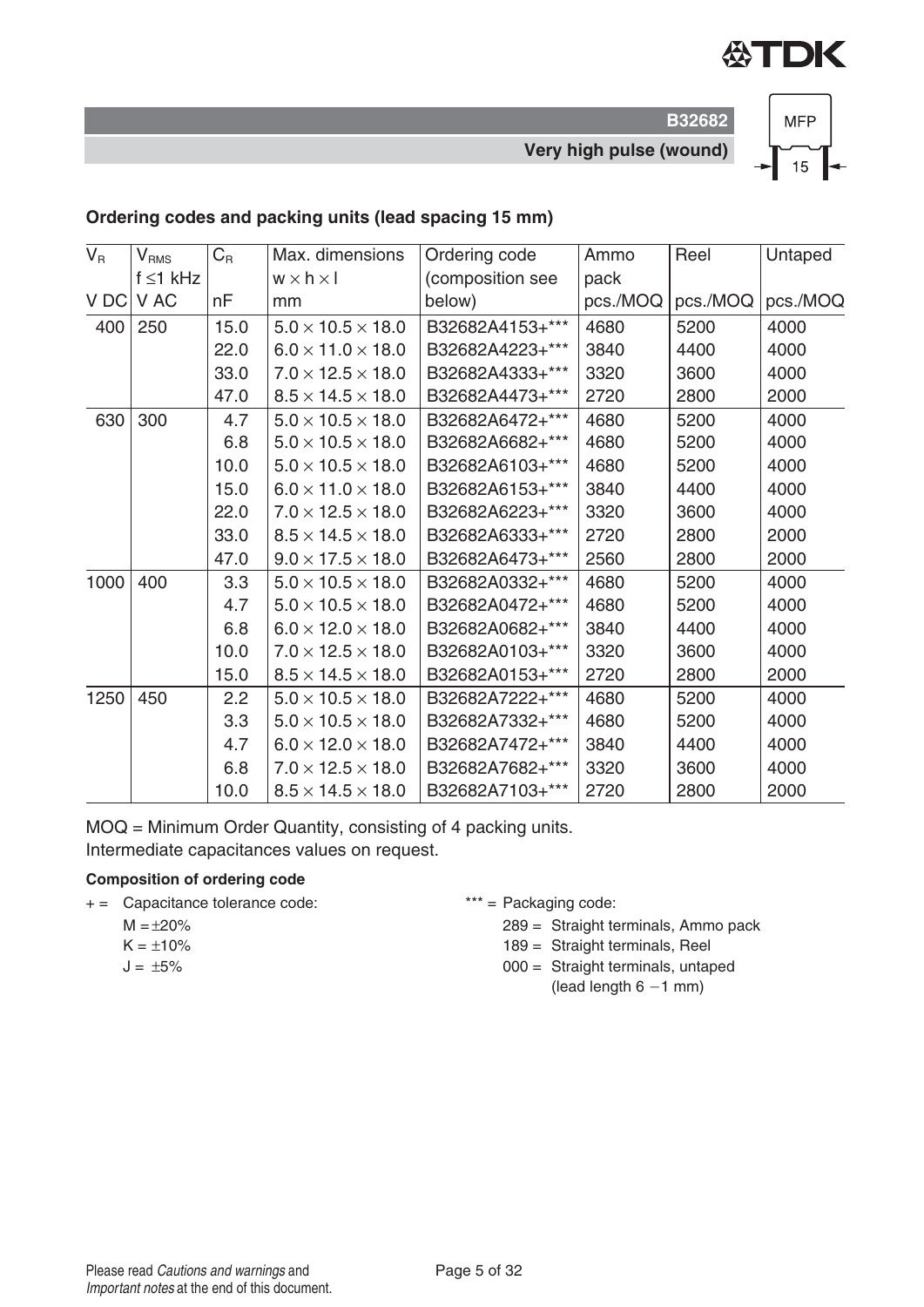



**B32682**

**Very high pulse (wound)**

#### **Ordering codes and packing units (lead spacing 15 mm)**

| $V_{R}$ | $V_{\rm RMS}$  | $C_{R}$ | Max. dimensions               | Ordering code    | Ammo     | Reel     | Untaped  |
|---------|----------------|---------|-------------------------------|------------------|----------|----------|----------|
|         | $f \leq 1$ kHz |         | $w \times h \times I$         | (composition see | pack     |          |          |
| V DC    | V AC           | nF      | mm                            | below)           | pcs./MOQ | pcs./MOQ | pcs./MOQ |
| 1600    | 500            | 1.5     | $5.0 \times 10.5 \times 18.0$ | B32682A1152+***  | 4680     | 5200     | 4000     |
|         |                | 2.2     | $6.0 \times 11.0 \times 18.0$ | B32682A1222+***  | 3840     | 4400     | 4000     |
|         |                | 3.3     | $7.0 \times 12.5 \times 18.0$ | B32682A1332+***  | 3320     | 3600     | 4000     |
|         |                | 4.7     | $8.5 \times 14.5 \times 18.0$ | B32682A1472+***  | 2720     | 2800     | 2000     |
|         |                | 6.8     | $9.0 \times 17.5 \times 18.0$ | B32682A1682+***  | 2560     | 2800     | 2000     |
| 2000    | 550            | 0.47    | $5.0 \times 10.5 \times 18.0$ | B32682A2471M***  | 4680     | 5200     | 4000     |
|         |                | 0.68    | $5.0 \times 10.5 \times 18.0$ | B32682A2681M***  | 4680     | 5200     | 4000     |
|         |                | 1.0     | $5.0 \times 10.5 \times 18.0$ | B32682A2102+***  | 4680     | 5200     | 4000     |
|         |                | 1.5     | $6.0 \times 12.0 \times 18.0$ | B32682A2152+***  | 3840     | 4400     | 4000     |
|         |                | 2.2     | $7.0 \times 12.5 \times 18.0$ | B32682A2222+***  | 3320     | 3600     | 4000     |
|         |                | 3.3     | $8.5 \times 14.5 \times 18.0$ | B32682A2332+***  | 2720     | 2800     | 2000     |

MOQ = Minimum Order Quantity, consisting of 4 packing units. Intermediate capacitances values on request.

#### **Composition of ordering code**

- + = Capacitance tolerance code: \*\*\* = Packaging code:
	- $M = +20%$
	- $K = \pm 10\%$
	- $J = \pm 5\%$

289 = Straight terminals, Ammo pack

189 = Straight terminals, Reel

000 = Straight terminals, untaped (lead length  $6 - 1$  mm)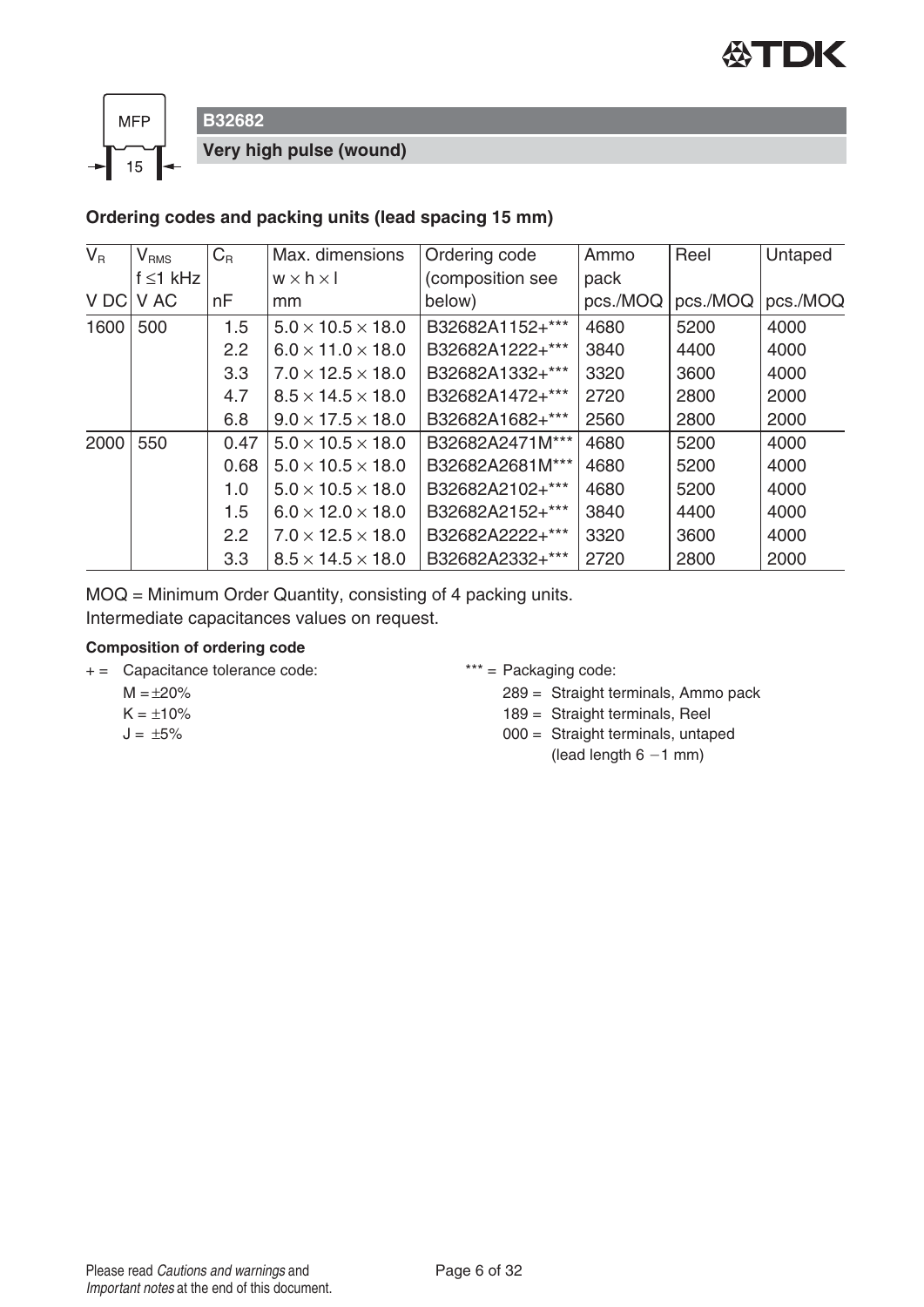

**B32683 Very high pulse (wound)**



### **Ordering codes and packing units (lead spacing 22.5 mm)**

| $V_R$ | $V_{\rm RMS}$  | $C_{\mathsf{R}}$ | Max. dimensions                | Ordering code                                  | Ammo                     | Reel     | Untaped  |
|-------|----------------|------------------|--------------------------------|------------------------------------------------|--------------------------|----------|----------|
|       | $f \leq 1$ kHz |                  | $w \times h \times I$          | (composition see                               | pack                     |          |          |
|       | V DC V AC      | nF               | mm                             | below)                                         | pcs./MOQ                 | pcs./MOQ | pcs./MOQ |
| 400   | 250            | 33.0             | $6.0 \times 15.0 \times 26.5$  | B32683A4333+***                                | 2720                     | 2800     | 2880     |
|       |                | 47.0             | $6.0 \times 15.0 \times 26.5$  | B32683A4473+***                                | 2720                     | 2800     | 2880     |
|       |                | 68.0             | $7.0 \times 16.0 \times 26.5$  | B32683A4683+***                                | 2320                     | 2400     | 2520     |
|       |                | 100.0            | $8.5 \times 16.5 \times 26.5$  | B32683A4104+***                                | 1920                     | 2000     | 2040     |
|       |                | 150.0            | $10.5 \times 18.5 \times 26.5$ | B32683A4154+***                                | 1560                     | 1600     | 2160     |
| 630   | 300            | 33.0             | $6.0 \times 15.0 \times 26.5$  | B32683A6333+***                                | 2720                     | 2800     | 2880     |
|       |                | 47.0             | $7.0 \times 16.0 \times 26.5$  | B32683A6473+***                                | 2320                     | 2400     | 2520     |
|       |                | 68.0             | $8.5 \times 16.5 \times 26.5$  | B32683A6683+***                                | 1920                     | 2000     | 2040     |
|       |                | 100.0            | $10.5 \times 18.5 \times 26.5$ | B32683A6104+***                                | 1560                     | 1600     | 2160     |
|       |                | 150.0            | $12.0 \times 22.0 \times 26.5$ | B32683A6154+***                                | $\overline{\phantom{0}}$ |          | 1800     |
| 1000  | 400            | 10.0             | $6.0 \times 15.0 \times 26.5$  | B32683A0103+***                                | 2720                     | 2800     | 2880     |
|       |                | 15.0             | $6.0 \times 15.0 \times 26.5$  | B32683A0153+***                                | 2720                     | 2800     | 2880     |
|       |                | 22.0             | $7.0 \times 16.0 \times 26.5$  | B32683A0223+***                                | 2320                     | 2400     | 2520     |
|       |                | 33.0             | $8.5 \times 16.5 \times 26.5$  | B32683A0333+***                                | 1920                     | 2000     | 2040     |
|       |                | 47.0             | $10.5 \times 18.5 \times 26.5$ | B32683A0473+***                                | 1560                     | 1600     | 2160     |
|       |                | 68.0             | $12.0 \times 22.0 \times 26.5$ | B32683A0683+***                                | $\overline{\phantom{0}}$ |          | 1800     |
| 1250  | 450            | 10.0             | $6.0 \times 15.0 \times 26.5$  | B32683A7103+***                                | 2720                     | 2800     | 2880     |
|       |                | 15.0             | $7.0 \times 16.0 \times 26.5$  | B32683A7153+***                                | 2320                     | 2400     | 2520     |
|       |                | 22.0             | $8.5 \times 16.5 \times 26.5$  | B32683A7223+***                                | 1920                     | 2000     | 2040     |
|       |                | 33.0             | $10.5 \times 18.5 \times 26.5$ | B32683A7333+***                                | 1560                     | 1600     | 2160     |
| 1600  | 500            | 6.8              | $6.0 \times 15.0 \times 26.5$  | B32683A1682+***                                | 2720                     | 2800     | 2880     |
|       |                | 10.0             | $7.0 \times 16.0 \times 26.5$  | B32683A1103+***                                | 2320                     | 2400     | 2520     |
|       |                | 15.0             | $8.5 \times 16.5 \times 26.5$  | B32683A1153+***                                | 1920                     | 2000     | 2040     |
|       |                | 22.0             |                                | $10.5 \times 18.5 \times 26.5$ B32683A1223+*** | 1560                     | 1600     | 2160     |

MOQ = Minimum Order Quantity, consisting of 4 packing units. Intermediate capacitances values on request.

#### **Composition of ordering code**

- + = Capacitance tolerance code: \*\*\* = Packaging code:
	- $M = \pm 20\%$
	- $K = \pm 10\%$
	- $J = \pm 5\%$

289 = Straight terminals, Ammo pack

- 189 = Straight terminals, Reel
- 000 = Straight terminals, untaped (lead length  $6 - 1$  mm)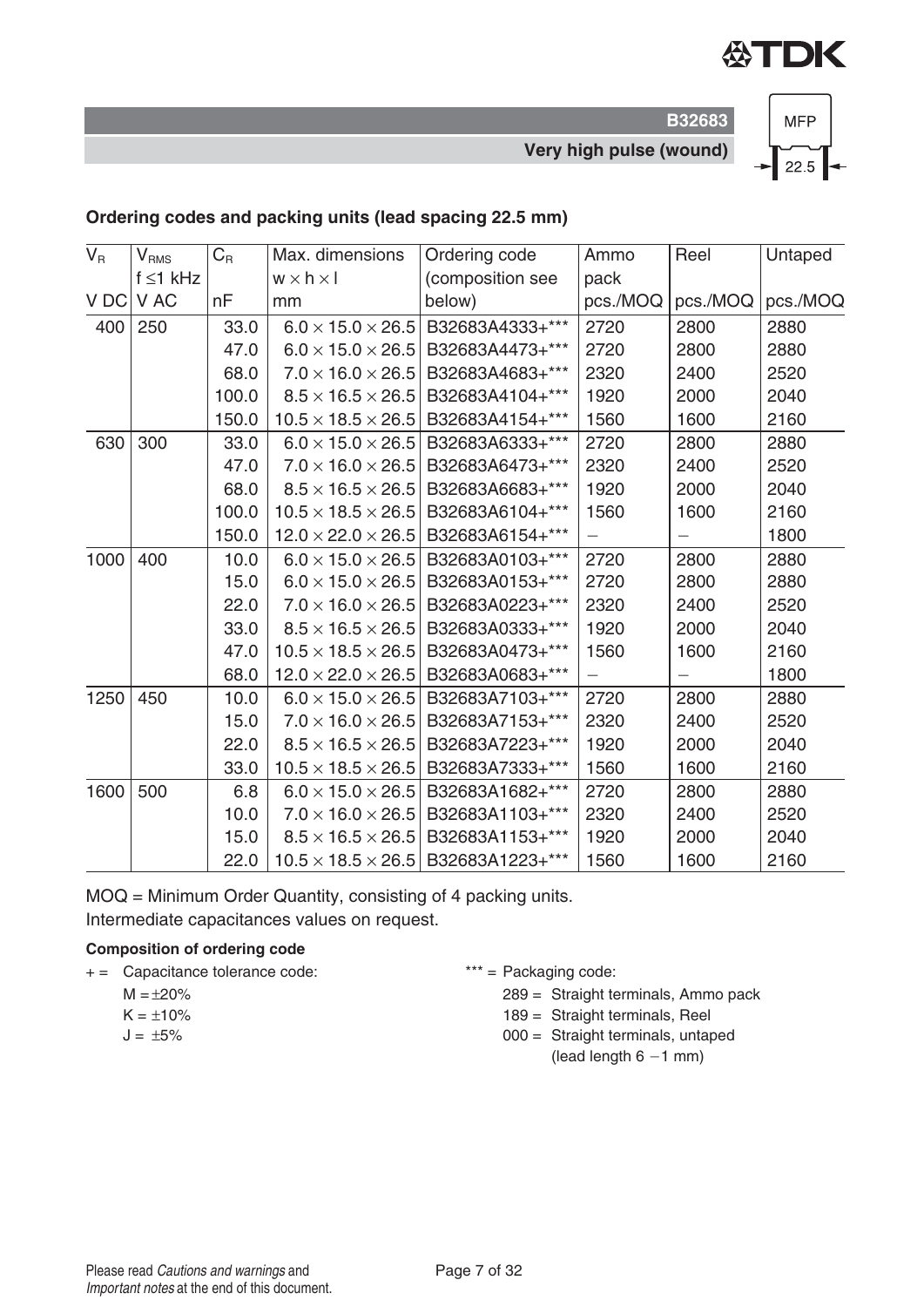



**B32683**

**Very high pulse (wound)**

#### **Ordering codes and packing units (lead spacing 22.5 mm)**

| $V_{\rm R}$ | $\bm{\mathsf{V}}_{\texttt{RMS}}$ | $C_{R}$          | Max. dimensions                | Ordering code                                  | Ammo     | Reel     | Untaped  |
|-------------|----------------------------------|------------------|--------------------------------|------------------------------------------------|----------|----------|----------|
|             | $f \leq 1$ kHz                   |                  | $w \times h \times I$          | (composition see                               | pack     |          |          |
| V DC        | V AC                             | nF               | mm.                            | below)                                         | pcs./MOQ | pcs./MOQ | pcs./MOQ |
| 2000        | 550                              | 3.3              | $6.0 \times 15.0 \times 26.5$  | B32683A2332+***                                | 2720     | 2800     | 2880     |
|             |                                  | 4.7              | $6.0 \times 15.0 \times 26.5$  | B32683A2472+***                                | 2720     | 2800     | 2880     |
|             |                                  | 6.8              | $7.0 \times 16.0 \times 26.5$  | B32683A2682+***                                | 2320     | 2400     | 2520     |
|             |                                  | 10.0             | $8.5 \times 16.5 \times 26.5$  | B32683A2103+***                                | 1920     | 2000     | 2040     |
|             |                                  | 15.0             | $10.5 \times 18.5 \times 26.5$ | B32683A2153+***                                | 1560     | 1600     | 2160     |
| 2500        | 750                              | 1.5              | $6.0 \times 15.0 \times 26.5$  | B32683A3152+***                                | 2720     | 2800     | 2880     |
|             |                                  | $2.2^{\circ}$    | $7.0 \times 16.0 \times 26.5$  | B32683A3222+***                                | 2320     | 2400     | 2520     |
|             |                                  | 3.3 <sub>2</sub> | $8.5 \times 16.5 \times 26.5$  | B32683A3332+***                                | 1920     | 2000     | 2040     |
|             |                                  | 4.7              | $10.5 \times 18.5 \times 26.5$ | B32683A3472+***                                | 1560     | 1600     | 2160     |
|             |                                  | 6.8              |                                | $12.0 \times 22.0 \times 26.5$ B32683A3682+*** |          |          | 1800     |

MOQ = Minimum Order Quantity, consisting of 4 packing units. Intermediate capacitances values on request.

#### **Composition of ordering code**

- + = Capacitance tolerance code: \*\*\* = Packaging code:
	- $M = \pm 20\%$
	- $K = \pm 10\%$
	- $J = \pm 5\%$

289 = Straight terminals, Ammo pack

189 = Straight terminals, Reel

000 = Straight terminals, untaped (lead length  $6 - 1$  mm)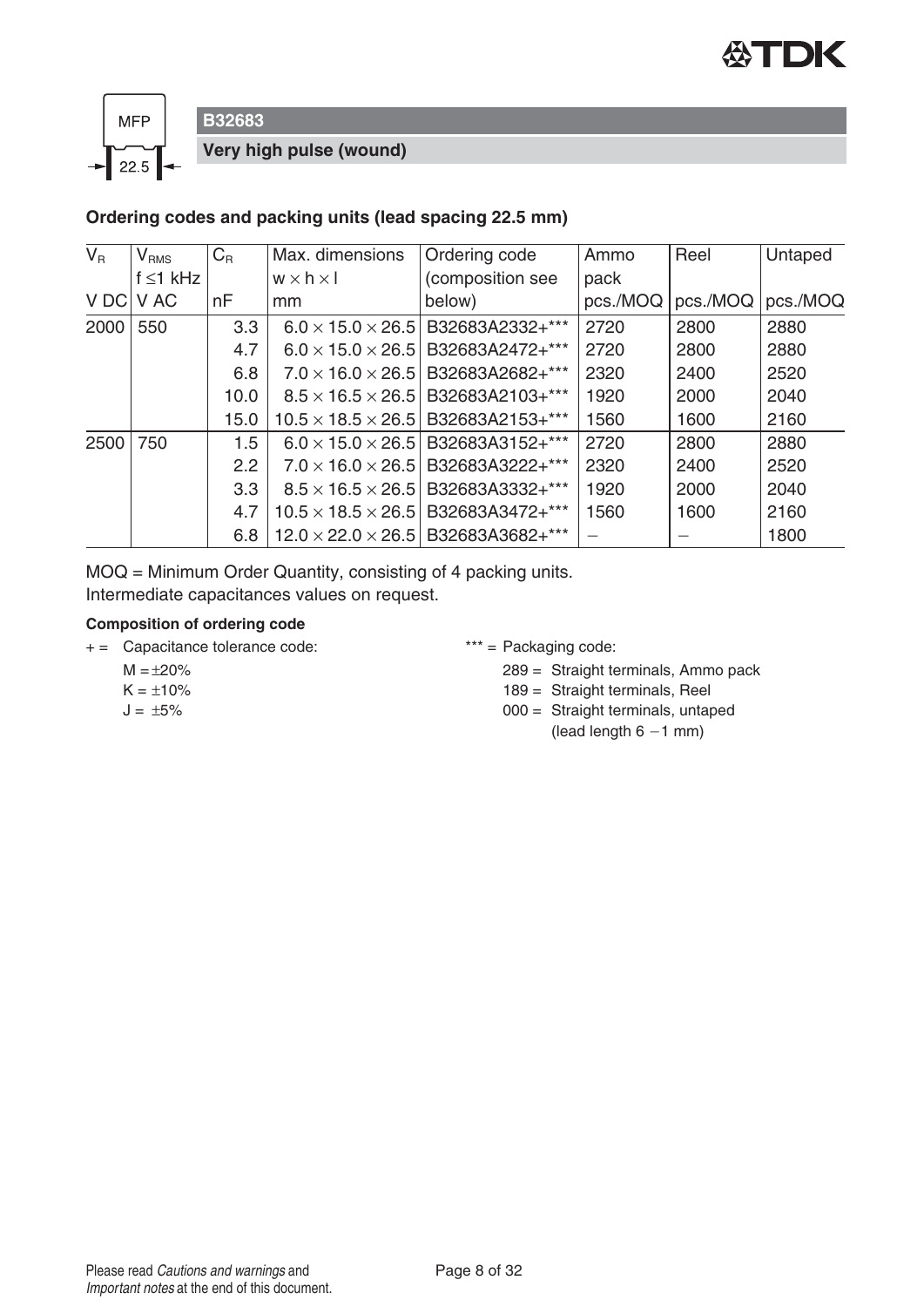

**B32684 Very high pulse (wound)**



### **Ordering codes and packing units (lead spacing 27.5 mm)**

| $\mathsf{V}_\mathsf{R}$ | V <sub>RMS</sub> | $C_R$ | Max. dimensions                | Ordering code           | Untaped  |
|-------------------------|------------------|-------|--------------------------------|-------------------------|----------|
|                         | $f \leq 1$ kHz   |       | $w \times h \times I$          | (composition see below) |          |
| V DC                    | V AC             | nF    | mm                             |                         | pcs./MOQ |
| 400                     | 250              | 150.0 | $11.0 \times 19.0 \times 31.5$ | B32684A4154+000         | 1280     |
|                         |                  | 220.0 | $11.0 \times 21.0 \times 31.5$ | B32684A4224+000         | 1280     |
|                         |                  | 330.0 | $13.5 \times 23.0 \times 31.5$ | B32684A4334+000         | 1040     |
|                         |                  | 470.0 | $18.0 \times 27.5 \times 31.5$ | B32684A4474+000         | 800      |
|                         |                  | 680.0 | $19.0 \times 30.0 \times 31.5$ | B32684A4684+000         | 720      |
| 630                     | 300              | 100.0 | $11.0 \times 19.0 \times 31.5$ | B32684A6104+000         | 1280     |
|                         |                  | 150.0 | $11.0 \times 21.0 \times 31.5$ | B32684A6154+000         | 1280     |
|                         |                  | 220.0 | $13.5 \times 23.0 \times 31.5$ | B32684A6224+000         | 1040     |
|                         |                  | 330.0 | $15.0 \times 24.5 \times 31.5$ | B32684A6334+000         | 960      |
|                         |                  | 470.0 | $19.0 \times 30.0 \times 31.5$ | B32684A6474+000         | 720      |
| 1000                    | 400              | 47.0  | $11.0 \times 19.0 \times 31.5$ | B32684A0473+000         | 1280     |
|                         |                  | 68.0  | $11.0 \times 21.0 \times 31.5$ | B32684A0683+000         | 1280     |
|                         |                  | 100.0 | $13.5 \times 23.0 \times 31.5$ | B32684A0104+000         | 1040     |
|                         |                  | 150.0 | $18.0 \times 27.5 \times 31.5$ | B32684A0154+000         | 800      |
|                         |                  | 220.0 | $21.0 \times 31.0 \times 31.5$ | B32684A0224+000         | 784      |
| 1250                    | 450              | 33.0  | $11.0 \times 19.0 \times 31.5$ | B32684A7333+000         | 1280     |
|                         |                  | 47.0  | $11.0 \times 21.0 \times 31.5$ | B32684A7473+000         | 1280     |
|                         |                  | 68.0  | $13.5 \times 23.0 \times 31.5$ | B32684A7683+000         | 1040     |
|                         |                  | 100.0 | $15.0 \times 24.5 \times 31.5$ | B32684A7104+000         | 960      |
|                         |                  | 150.0 | $19.0 \times 30.0 \times 31.5$ | B32684A7154+000         | 720      |
| 1600                    | 500              | 22.0  | $11.0 \times 19.0 \times 31.5$ | B32684A1223+000         | 1280     |
|                         |                  | 33.0  | $11.0 \times 21.0 \times 31.5$ | B32684A1333+000         | 1280     |
|                         |                  | 47.0  | $13.5 \times 23.0 \times 31.5$ | B32684A1473+000         | 1040     |
|                         |                  | 68.0  | $15.0 \times 24.5 \times 31.5$ | B32684A1683+000         | 960      |
|                         |                  | 100.0 | $19.0 \times 30.0 \times 31.5$ | B32684A1104+000         | 720      |
| 2000                    | 550              | 15.0  | $11.0 \times 19.0 \times 31.5$ | B32684A2153+000         | 1280     |
|                         |                  | 22.0  | $11.0 \times 21.0 \times 31.5$ | B32684A2223+000         | 1280     |
|                         |                  | 33.0  | $13.5 \times 23.0 \times 31.5$ | B32684A2333+000         | 1040     |
|                         |                  | 47.0  | $18.0 \times 27.5 \times 31.5$ | B32684A2473+000         | 800      |
|                         |                  | 68.0  | $19.0 \times 30.0 \times 31.5$ | B32684A2683+000         | 720      |

MOQ = Minimum Order Quantity, consisting of 4 packing units. Intermediate capacitances values on request.

#### **Composition of ordering code**

- + = Capacitance tolerance code:
	- $M = \pm 20\%$
	- $K = \pm 10\%$
	- $J = \pm 5\%$

Packaging code:  $000 =$  Untaped (lead length  $6 - 1$  mm)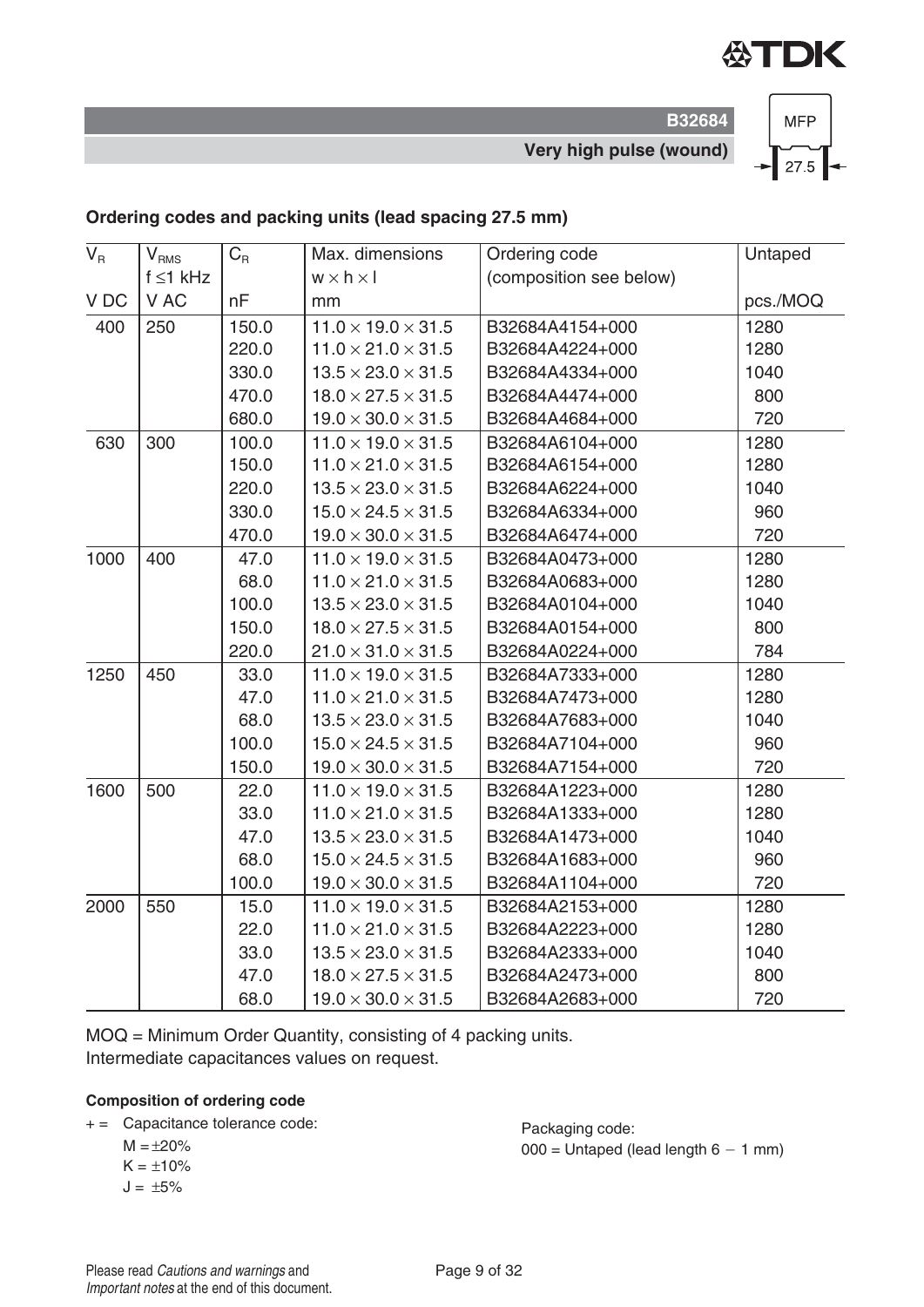



**B32686**

**Very high pulse (wound)**

### **Ordering codes and packing units (lead spacing 37.5 mm)**

| $V_{\rm R}$ | $V_{RMS}$      | $C_{\rm R}$ | Max. dimensions                | Ordering code           | Untaped  |
|-------------|----------------|-------------|--------------------------------|-------------------------|----------|
|             | $f \leq 1$ kHz |             | $w \times h \times l$          | (composition see below) |          |
| V DC        | V AC           | nF          | mm                             |                         | pcs./MOQ |
| 630         | 300            | 680.0       | $18.0 \times 32.5 \times 42.0$ | B32686A6684+000         | 192      |
|             |                | 1000.0      | $20.0 \times 39.5 \times 42.0$ | B32686A6105+000         | 128      |
|             |                | 1500.0      | $28.0 \times 42.5 \times 42.0$ | B32686A6155+000         | 216      |
| 1000        | 400            | 68.0        | $12.0 \times 22.0 \times 42.0$ | B32686A0683+000         | 288      |
|             |                | 100.0       | $12.0 \times 22.0 \times 42.0$ | B32686A0104+000         | 288      |
|             |                | 150.0       | $14.0 \times 25.0 \times 42.0$ | B32686A0154+000         | 224      |
|             |                | 220.0       | $16.0 \times 28.5 \times 42.0$ | B32686A0224+000         | 192      |
|             |                | 330.0       | $20.0 \times 39.5 \times 42.0$ | B32686A0334+000         | 128      |
|             |                | 470.0       | $28.0 \times 37.0 \times 42.0$ | B32686A0474+000         | 128      |
| 1250        | 450            | 68.0        | $12.0 \times 22.0 \times 42.0$ | B32686A7683+000         | 288      |
|             |                | 100.0       | $14.0 \times 25.0 \times 42.0$ | B32686A7104+000         | 224      |
|             |                | 150.0       | $16.0 \times 28.5 \times 42.0$ | B32686A7154+000         | 192      |
|             |                | 220.0       | $18.0 \times 32.5 \times 42.0$ | B32686A7224+000         | 192      |
|             |                | 330.0       | $20.0 \times 39.5 \times 42.0$ | B32686A7334+000         | 128      |
| 1600        | 500            | 47.0        | $12.0 \times 22.0 \times 42.0$ | B32686A1473+000         | 288      |
|             |                | 68.0        | $14.0 \times 25.0 \times 42.0$ | B32686A1683+000         | 224      |
|             |                | 100.0       | $18.0 \times 32.5 \times 42.0$ | B32686A1104+000         | 192      |
|             |                | 150.0       | $20.0 \times 39.5 \times 42.0$ | B32686A1154+000         | 192      |
|             |                | 220.0       | $28.0 \times 37.0 \times 42.0$ | B32686A1224+000         | 216      |
| 2000        | 550            | 22.0        | $12.0 \times 22.0 \times 42.0$ | B32686A2223+000         | 288      |
|             |                | 33.0        | $12.0 \times 22.0 \times 42.0$ | B32686A2333+000         | 288      |
|             |                | 47.0        | $14.0 \times 25.0 \times 42.0$ | B32686A2473+000         | 224      |
|             |                | 68.0        | $16.0 \times 28.5 \times 42.0$ | B32686A2683+000         | 192      |
|             |                | 100.0       | $18.0 \times 32.5 \times 42.0$ | B32686A2104+000         | 192      |

MOQ = Minimum Order Quantity, consisting of 4 packing units. Intermediate capacitances values on request.

#### **Composition of ordering code**

- + = Capacitance tolerance code:
	- $M = \pm 20\%$
	- $K = \pm 10\%$
	- $J = \pm 5\%$

Packaging code:  $000 =$  Untaped (lead length  $6 - 1$  mm)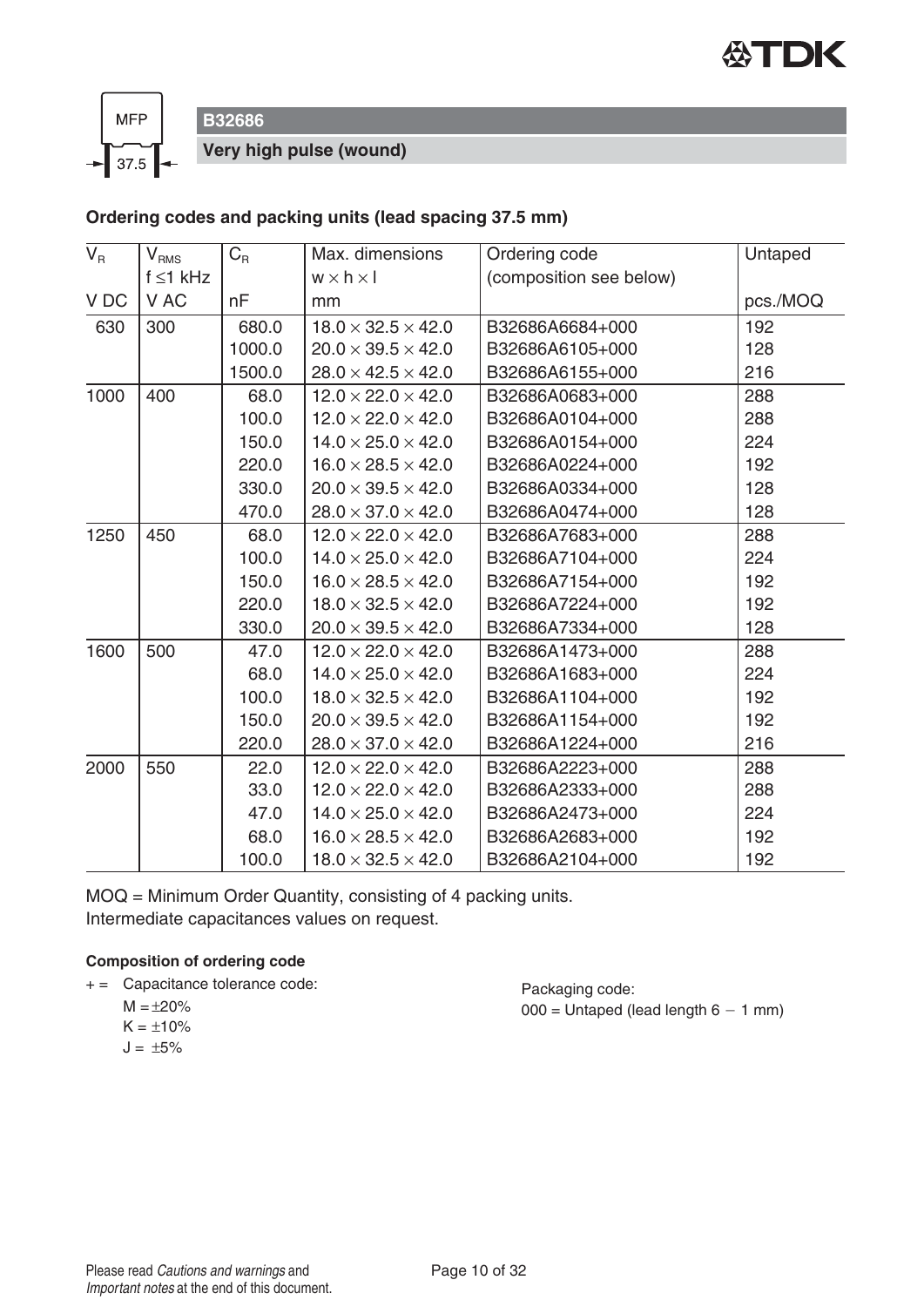

**B32682 ... B32686 Very high pulse (wound)**

**MFP** 

**Technical data**

| Operating temperature range               |                                                            | Max. operating temperature $T_{op,max}$<br>Upper category temperature $T_{\text{max}}$ |                                               | $+110$ °C<br>+100 $\degree$ C        |                                                                |  |  |  |
|-------------------------------------------|------------------------------------------------------------|----------------------------------------------------------------------------------------|-----------------------------------------------|--------------------------------------|----------------------------------------------------------------|--|--|--|
|                                           |                                                            | Lower category temperature $T_{min}$                                                   |                                               | $-55 °C$                             |                                                                |  |  |  |
|                                           |                                                            | Rated DC temperature T <sub>RDC</sub>                                                  |                                               | $+85 °C$                             |                                                                |  |  |  |
|                                           |                                                            | Rated AC temperature T <sub>RAC</sub>                                                  |                                               | $+75$ °C                             |                                                                |  |  |  |
| <b>Voltage Derating</b>                   | The rated voltage is decreased with 1.25%/°C between rated |                                                                                        |                                               |                                      |                                                                |  |  |  |
|                                           |                                                            | temperature and $+100$ °C                                                              |                                               |                                      |                                                                |  |  |  |
| Dissipation factor tan $\delta$           | at                                                         | $C_R \leq 0.1 \mu F$                                                                   | 0.1 $\mu$ F < C <sub>R</sub> $\leq$ 1 $\mu$ F |                                      | $C_R > 1 \mu F$                                                |  |  |  |
| at 20 °C (upper limit values)             | $1$ kHz                                                    | 0.0004                                                                                 | 0.0004                                        |                                      | 0.0004                                                         |  |  |  |
|                                           |                                                            | 10 kHz 0.0004                                                                          | 0.0006                                        |                                      | —                                                              |  |  |  |
|                                           | 100 kHz   0.001                                            |                                                                                        |                                               |                                      | $\overline{\phantom{0}}$                                       |  |  |  |
| Insulation resistance $R_{ins}$           | $C_{\rm B} \leq 0.33 \mu F$                                |                                                                                        | $C_{\rm B}$ > 0.33 $\mu$ F                    |                                      |                                                                |  |  |  |
| or time constant $t = C_R \times R_{ins}$ | 100 $G\Omega$                                              |                                                                                        | 30000 s                                       |                                      |                                                                |  |  |  |
| at 20 °C, rel. humidity $\leq 65\%$       |                                                            |                                                                                        |                                               |                                      |                                                                |  |  |  |
| (minimum as-delivered values)             |                                                            |                                                                                        |                                               |                                      |                                                                |  |  |  |
| DC test voltage                           | $2.0 \cdot V_B$ , 2 s                                      |                                                                                        |                                               |                                      |                                                                |  |  |  |
| Category voltage V <sub>c</sub>           | $T_{op}$ (°C)                                              | DC voltage derating                                                                    |                                               | AC voltage derating                  |                                                                |  |  |  |
| $V_{DC}$ continuous operation             | $T_{op} \leq 85$                                           | $V_{C} = V_{B}$                                                                        |                                               |                                      |                                                                |  |  |  |
|                                           |                                                            | $85 < T_{op} \le 100$ $V_c = V_R \cdot (165 - T_{op})/80$                              |                                               |                                      |                                                                |  |  |  |
| $V_{AC}$ continuous operation             | $T_{op} \leq 85$                                           |                                                                                        |                                               | $V_c = V_{RMS}$                      |                                                                |  |  |  |
| at $f \leq 1$ kHz                         | 75 <t<sub>op≤100</t<sub>                                   |                                                                                        |                                               |                                      | $V_{C,RMS} = V_{RMS} \cdot (155 - T_{op})/80$                  |  |  |  |
| Damp heat test                            |                                                            | 56 days/40 °C/93% relative humidity                                                    |                                               |                                      |                                                                |  |  |  |
| Limit values after damp                   |                                                            | Capacitance change $ \Delta C/C $                                                      |                                               | $\leq 2\%$                           |                                                                |  |  |  |
| heat test                                 |                                                            | Dissipation factor change $\Delta$ tan $\delta$                                        |                                               | $\leq 1.0 \cdot 10^{-3}$ (at 10 kHz) |                                                                |  |  |  |
|                                           |                                                            | Insulation resistance R <sub>ins</sub>                                                 |                                               | $\geq$ 50% of minimum                |                                                                |  |  |  |
|                                           |                                                            |                                                                                        |                                               |                                      | as delivered values                                            |  |  |  |
| Reliability:                              |                                                            |                                                                                        |                                               |                                      |                                                                |  |  |  |
| Endurance test AC                         |                                                            | 1.25 $\cdot$ V <sub>c</sub> / 85 $\degree$ C / 1000 h                                  |                                               |                                      |                                                                |  |  |  |
| Endurance test DC                         |                                                            | 1.25 $\cdot$ V <sub>c</sub> / 85 °C / 100 °C / 1000 h                                  |                                               |                                      |                                                                |  |  |  |
| Failure rate $\lambda$                    |                                                            | 1 fit ( $\leq 1 \cdot 10^{-9}$ at 0.5 $\cdot$ V <sub>B</sub> , 40 °C                   |                                               |                                      |                                                                |  |  |  |
| Service life t <sub>si</sub>              |                                                            | 200 000 h at 1.0 $\cdot$ V <sub>B</sub> , 85 °C                                        |                                               |                                      |                                                                |  |  |  |
|                                           |                                                            |                                                                                        |                                               |                                      | For conversion to other operating conditions and temperatures, |  |  |  |
|                                           |                                                            | refer to chapter "Quality, 2 Reliability".                                             |                                               |                                      |                                                                |  |  |  |
| Failure criteria:                         |                                                            |                                                                                        |                                               |                                      |                                                                |  |  |  |
| <b>Total failure</b>                      |                                                            | Short circuit or open circuit                                                          |                                               |                                      |                                                                |  |  |  |
| Failure due to variation                  |                                                            | Capacitance change $ \Delta C/C $                                                      |                                               | $>10\%$                              |                                                                |  |  |  |
| of parameters                             | Dissipation factor tan $\delta$                            |                                                                                        |                                               | $> 4 \cdot$ upper limit value        |                                                                |  |  |  |
|                                           |                                                            | Insulation resistance $R_{ins}$                                                        |                                               |                                      | < 1500 ΜΩ (C <sub>R</sub> ≤ 0.33 μF                            |  |  |  |
|                                           |                                                            | or time constant $t = C_R \cdot R_{ins}$                                               | $<$ 500 s (C <sub>R</sub> > 0.33 µF)          |                                      |                                                                |  |  |  |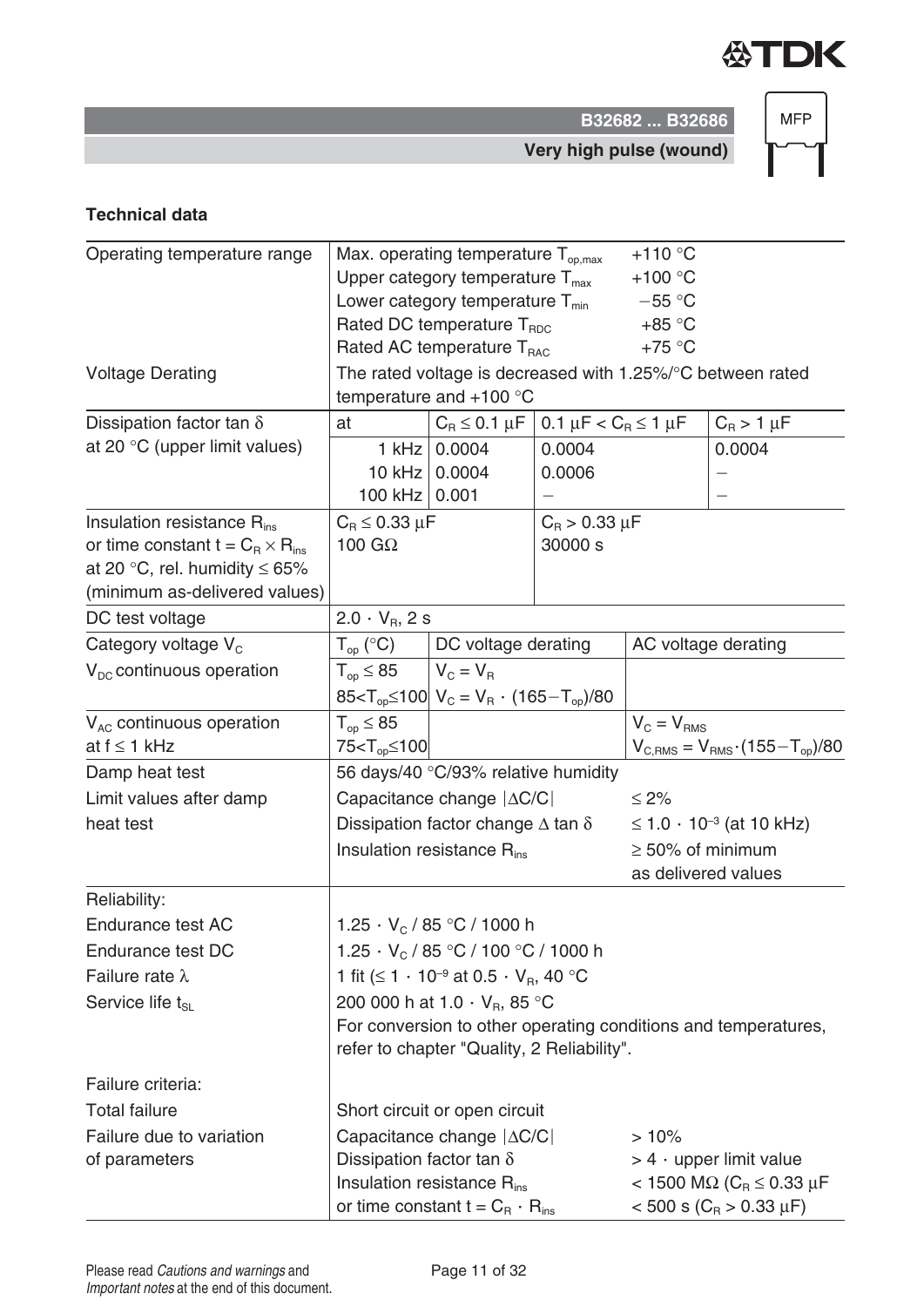



**B32682 ... B32686**

**Very high pulse (wound)**

### **Pulse handling capability**

"dV/dt" represents the maximum permissible voltage change per unit of time for non-sinusoidal voltages, expressed in V/μs.

"k<sub>0</sub>" represents the maximum permissible pulse characteristic of the waveform applied to the capacitor, expressed in V2/μs.

Note:

The values of dV/dt and  $k_0$  provided below must not be exceeded in order to avoid damaging the capacitor.

#### **dV/dt values**

| Lead spacing |                             | $15 \, \text{mm}$    | 22.5 mm | 27.5 mm | 37.5 mm |  |
|--------------|-----------------------------|----------------------|---------|---------|---------|--|
| $V_R$        | $\mathsf{V}_{\mathsf{RMS}}$ |                      |         |         |         |  |
| V DC         | V AC                        | $dV/dt$ in $V/\mu s$ |         |         |         |  |
| 400          | 250                         | 7 0 0 0              | 5 0 0 0 | 4 0 0 0 |         |  |
| 630          | 300                         | 12 000               | 7 0 0 0 | 5 0 0 0 | 3 0 0 0 |  |
| 1000         | 400                         | 15 000               | 11 000  | 9 0 0 0 | 5 0 0 0 |  |
| 1250         | 450                         | 27 000               | 11 000  | 9 0 0 0 | 6 0 0 0 |  |
| 1600         | 500                         | 27 000               | 17 000  | 11 000  | 9 0 0 0 |  |
| 2000         | 550                         | 39 000               | 21 000  | 11 000  | 9 0 0 0 |  |
| 2500         | 750                         |                      | 21 000  |         |         |  |

#### **k**<sub>0</sub> **values**

| Lead spacing |                             | $15 \, \text{mm}$    | 22.5 mm     | 27.5 mm    | 37.5 mm    |
|--------------|-----------------------------|----------------------|-------------|------------|------------|
| $V_{R}$      | $\mathsf{V}_{\mathsf{RMS}}$ |                      |             |            |            |
| V DC         | V AC                        | $k_0$ in $V^2/\mu s$ |             |            |            |
| 400          | 250                         | 5 600 000            | 4 000 000   | 3 200 000  |            |
| 630          | 300                         | 15 120 000           | 8 820 000   | 6 300 000  | 3780000    |
| 1000         | 400                         | 30 000 000           | 22 000 000  | 18 000 000 | 10 000 000 |
| 1250         | 450                         | 67 500 000           | 27 500 000  | 22 500 000 | 15 000 000 |
| 1600         | 500                         | 86 400 000           | 54 400 000  | 35 200 000 | 28 800 000 |
| 2000         | 550                         | 156 000 000          | 84 000 000  | 44 000 000 | 36 000 000 |
| 2500         | 750                         |                      | 105 000 000 | —          |            |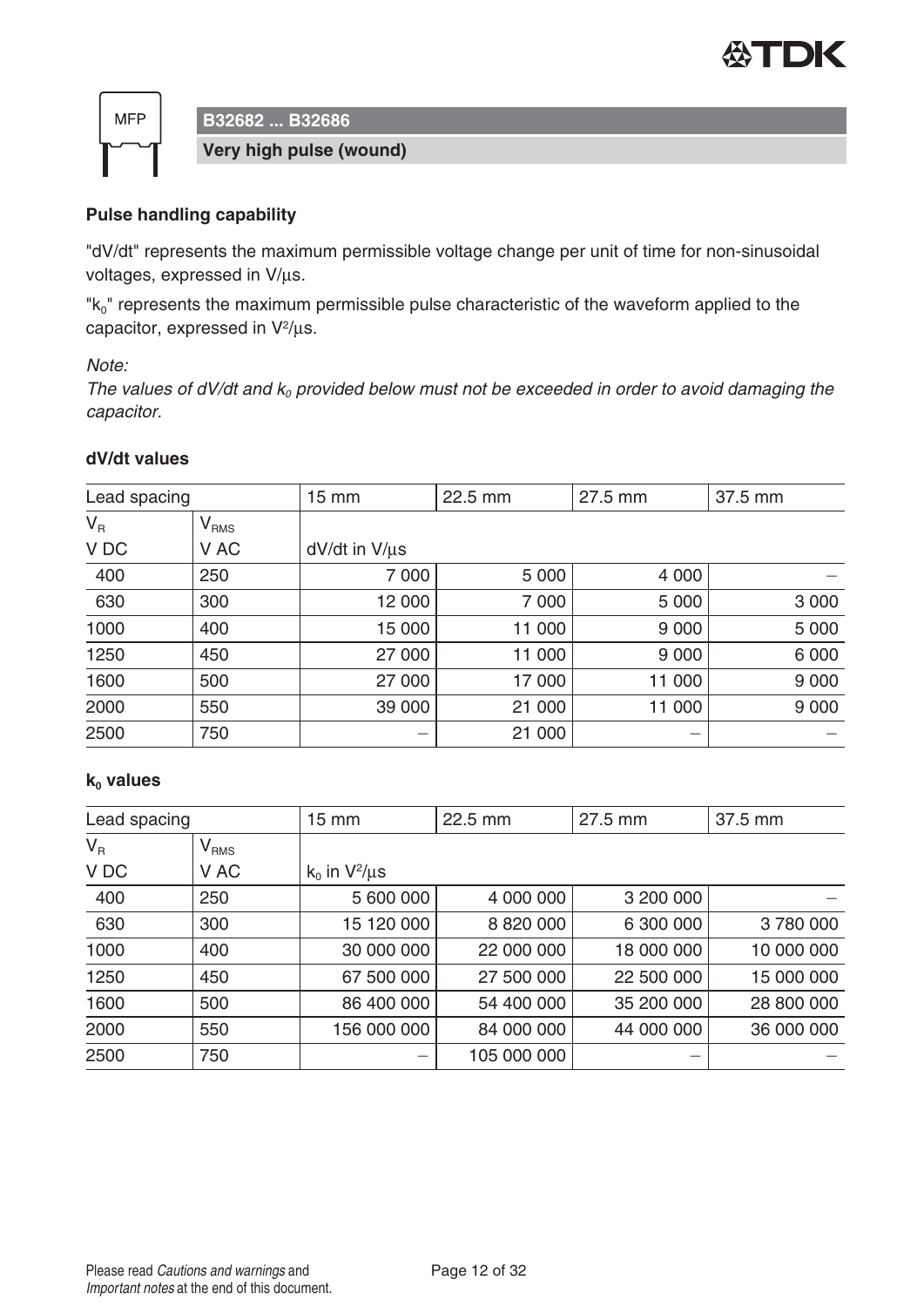

**MFP** 

**Very high pulse (wound)**

**B32682 ... B32686**

# **Impedance Z versus frequency f**

(typical values)

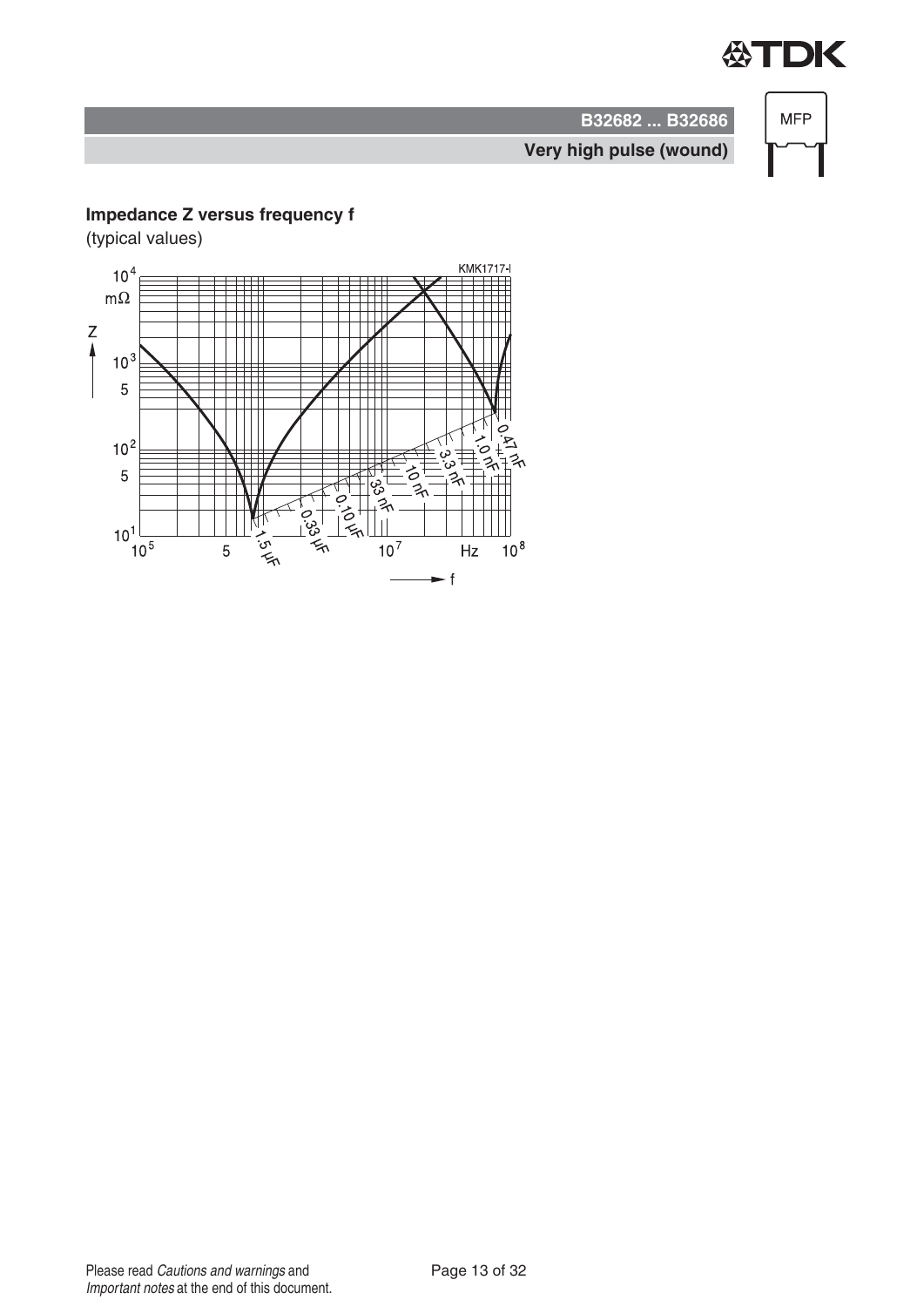



For  $T_A > 90$  °C, please refer to "General technical information", section 3.2.3.

### **Lead spacing 15 mm**

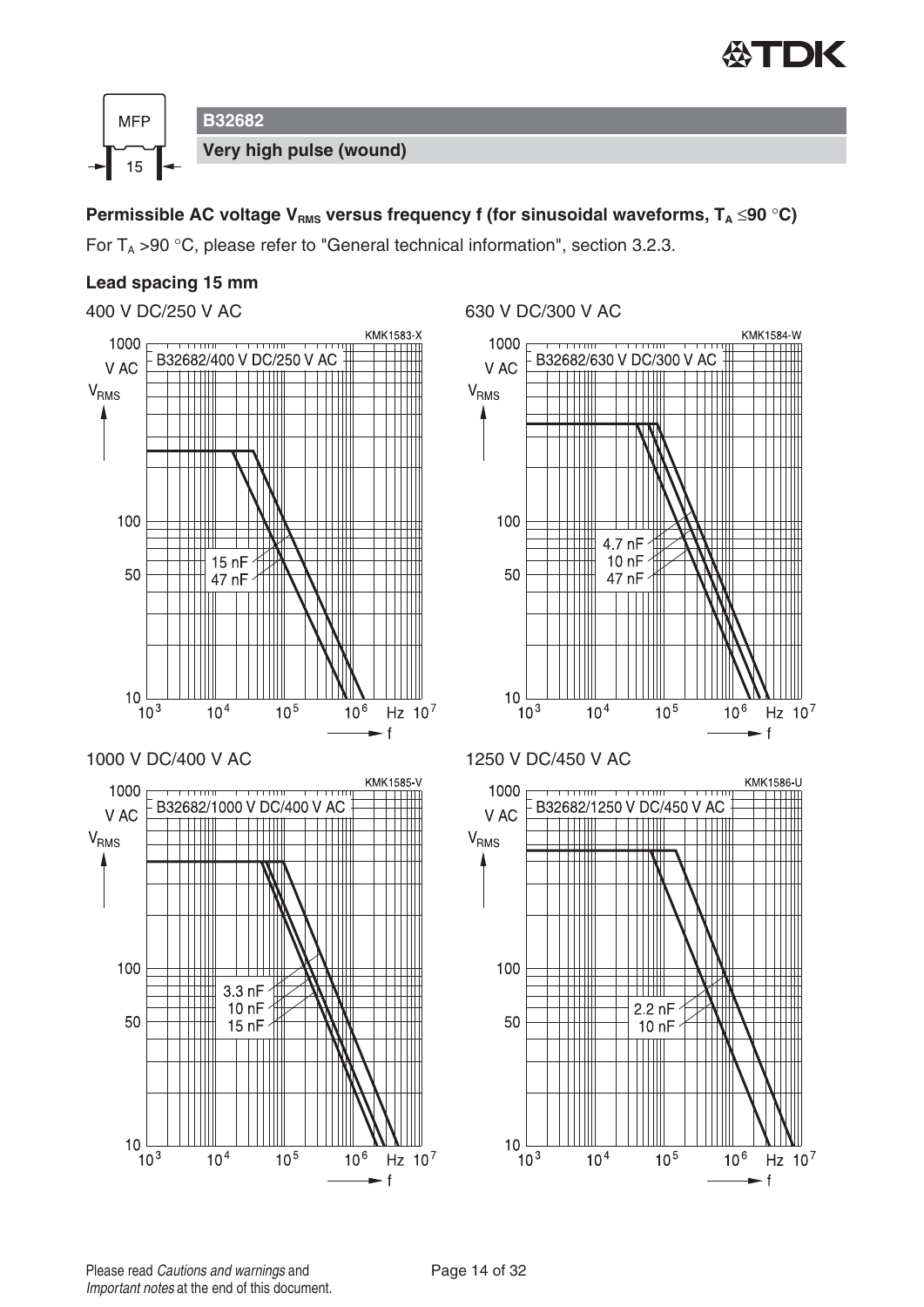



For  $T_A > 90$  °C, please refer to "General technical information", section 3.2.3.

# **Lead spacing 15 mm**



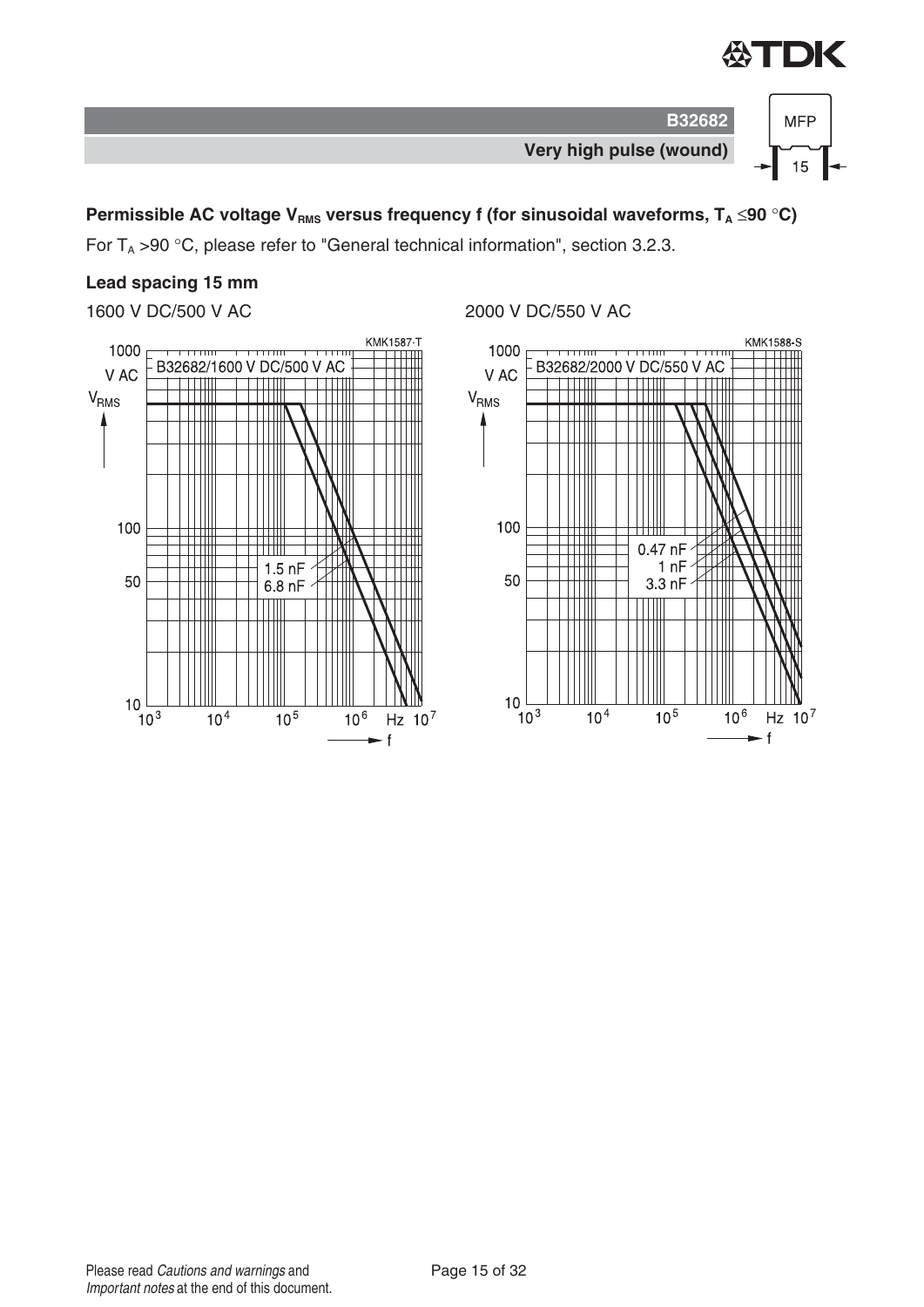

Hz  $10^7$ 

Hz  $10^7$ 

- f

 $\mathsf{f}$ 



### **Permissible AC voltage V<sub>RMS</sub> versus frequency f (for sinusoidal waveforms, T<sub>A</sub> ≤90 °C)**

For  $T_A > 90$  °C, please refer to "General technical information", section 3.2.3.

#### **Lead spacing 22.5 mm**



 $\mathbf f$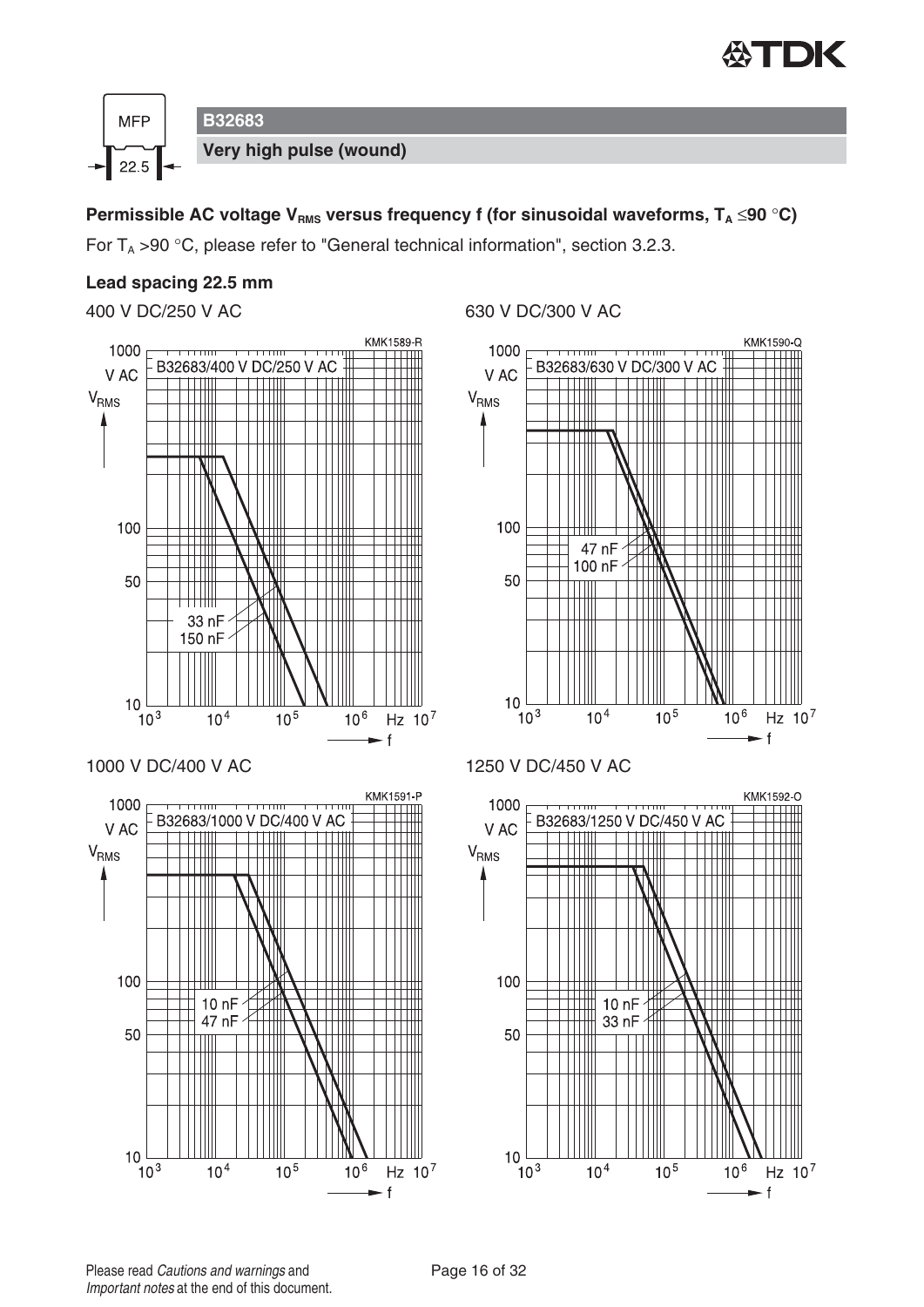



For  $T_A > 90$  °C, please refer to "General technical information", section 3.2.3.

# **Lead spacing 22.5 mm**



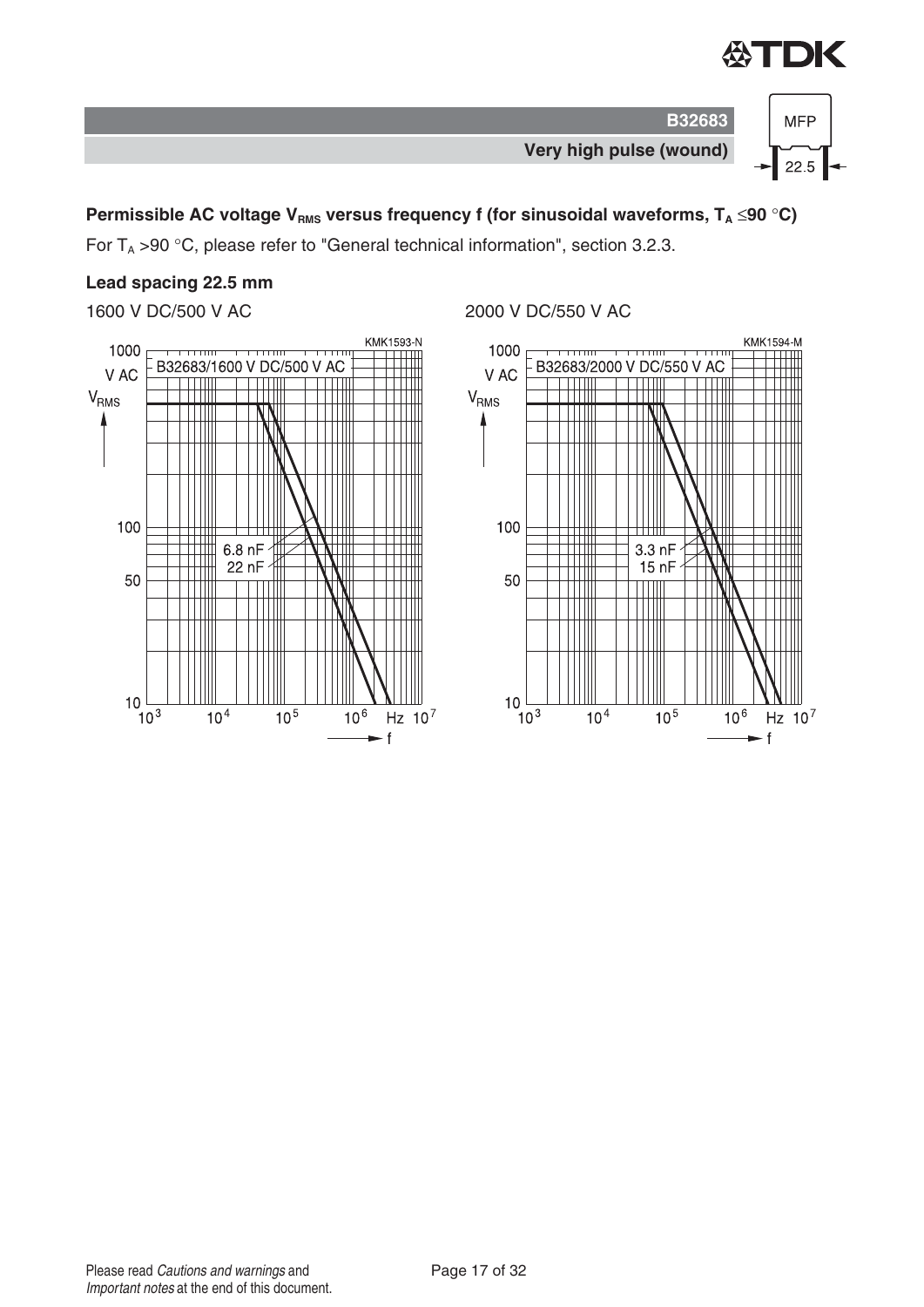![](_page_17_Picture_0.jpeg)

![](_page_17_Figure_1.jpeg)

For  $T_A > 90$  °C, please refer to "General technical information", section 3.2.3.

#### **Lead spacing 27.5 mm**

![](_page_17_Figure_5.jpeg)

![](_page_17_Figure_7.jpeg)

![](_page_17_Figure_9.jpeg)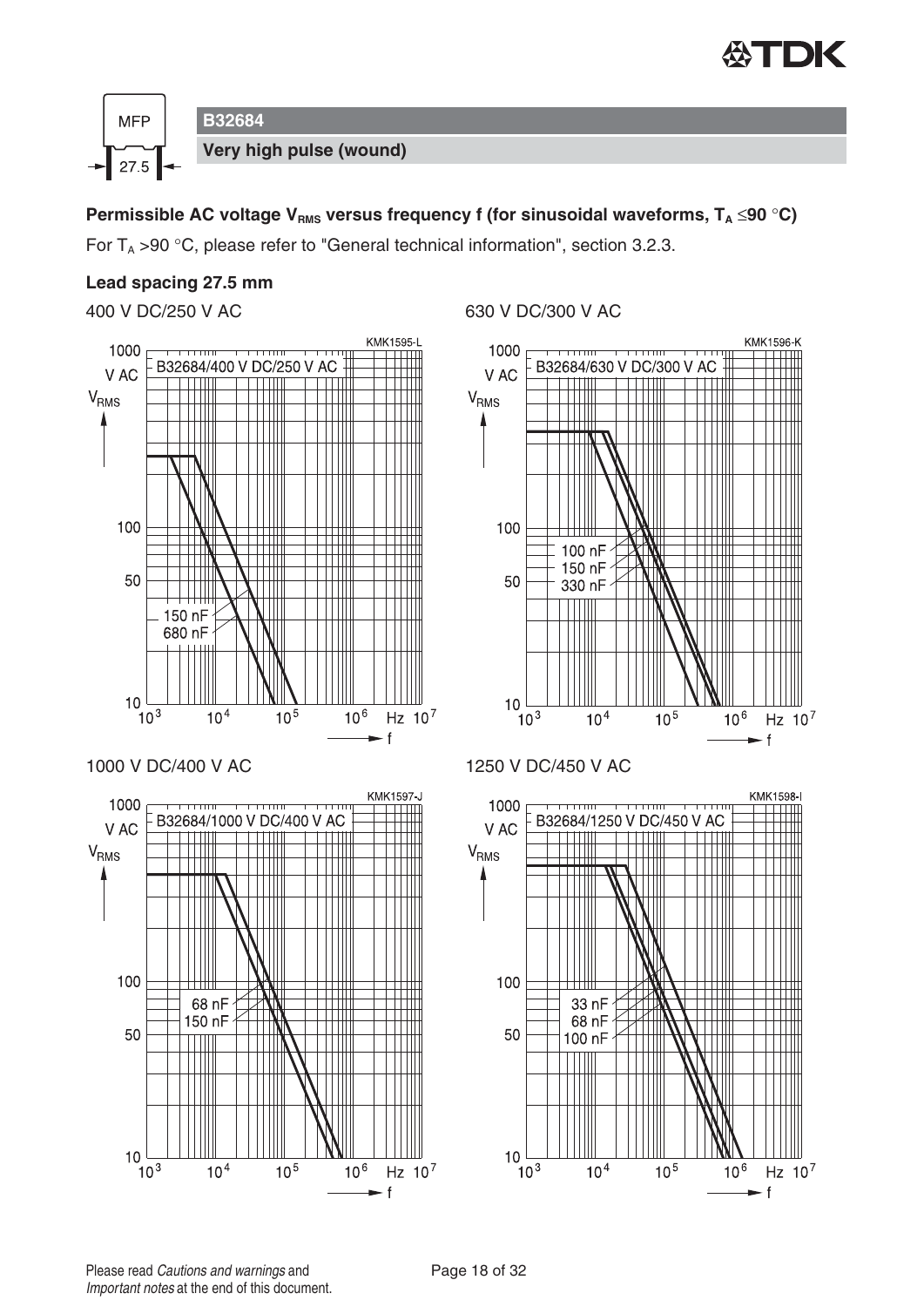![](_page_18_Picture_0.jpeg)

![](_page_18_Figure_1.jpeg)

For  $T_A > 90$  °C, please refer to "General technical information", section 3.2.3.

# **Lead spacing 27.5 mm**

![](_page_18_Figure_5.jpeg)

![](_page_18_Figure_6.jpeg)

![](_page_18_Figure_8.jpeg)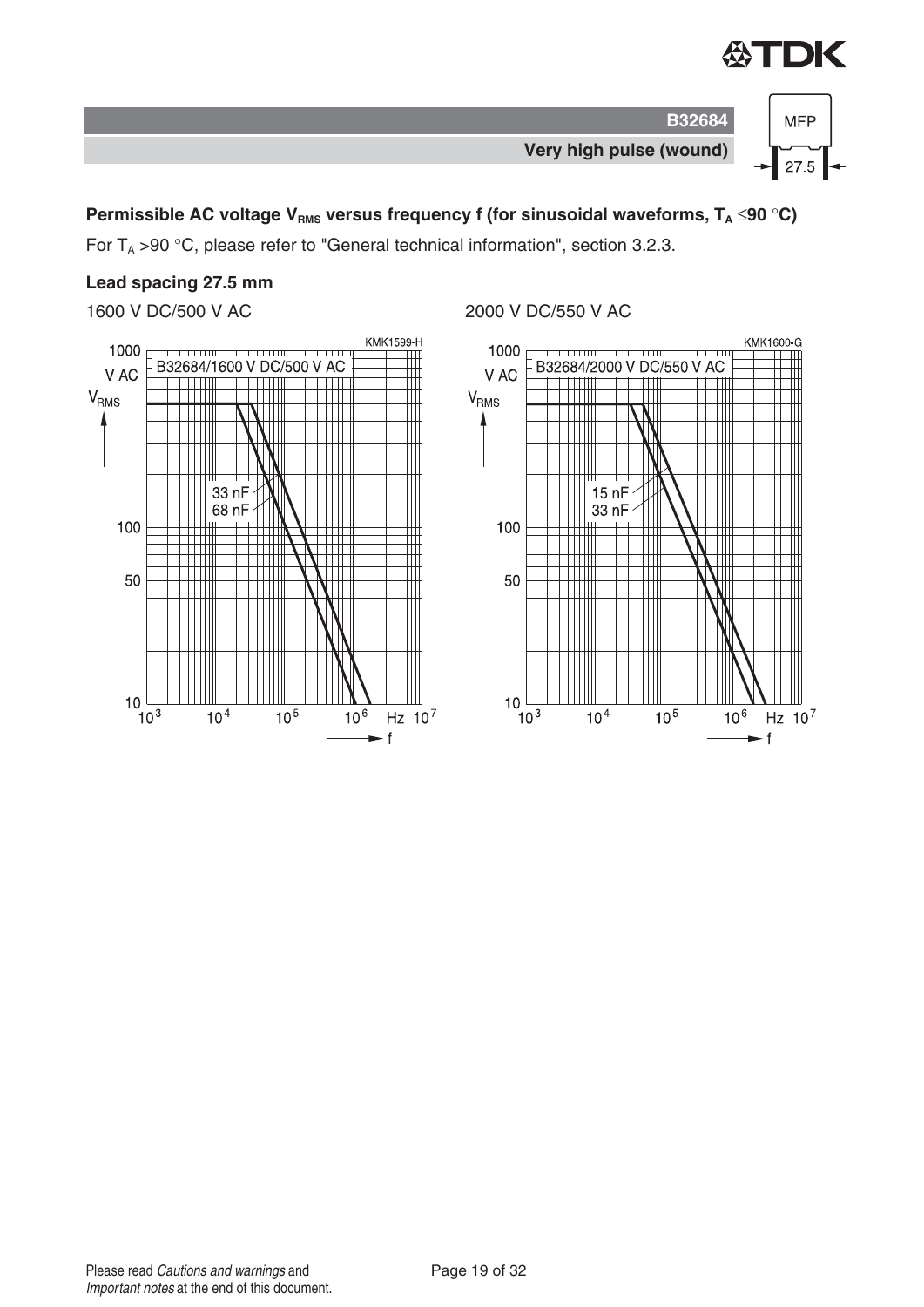![](_page_19_Picture_0.jpeg)

![](_page_19_Figure_1.jpeg)

For  $T_A > 90$  °C, please refer to "General technical information", section 3.2.3.

#### **Lead spacing 37.5 mm**

![](_page_19_Figure_5.jpeg)

![](_page_19_Figure_6.jpeg)

![](_page_19_Figure_8.jpeg)

![](_page_19_Figure_10.jpeg)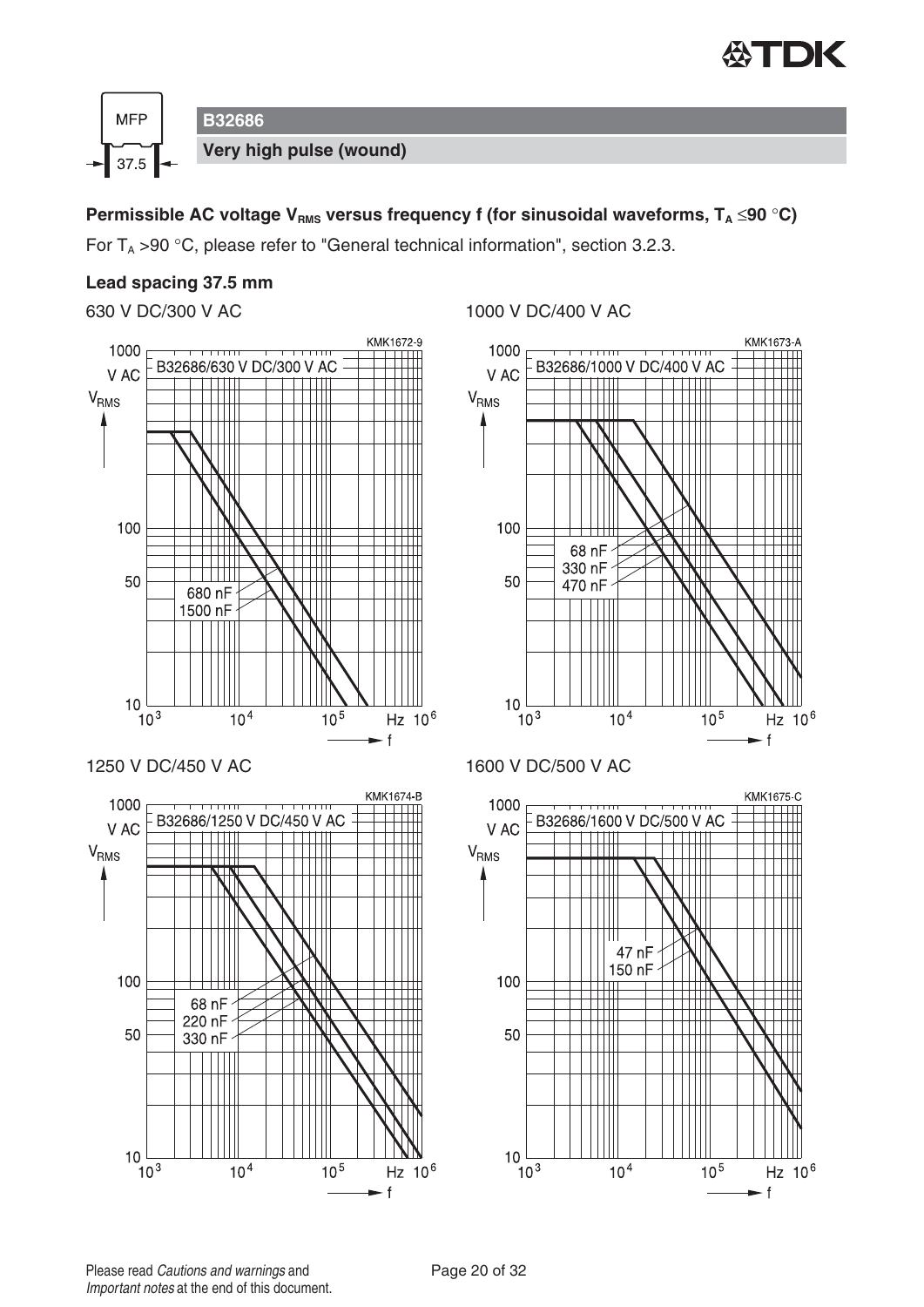![](_page_20_Picture_0.jpeg)

![](_page_20_Figure_1.jpeg)

For  $T_A > 90$  °C, please refer to "General technical information", section 3.2.3.

# **Lead spacing 37.5 mm**

2000 V DC/550 V AC

![](_page_20_Figure_6.jpeg)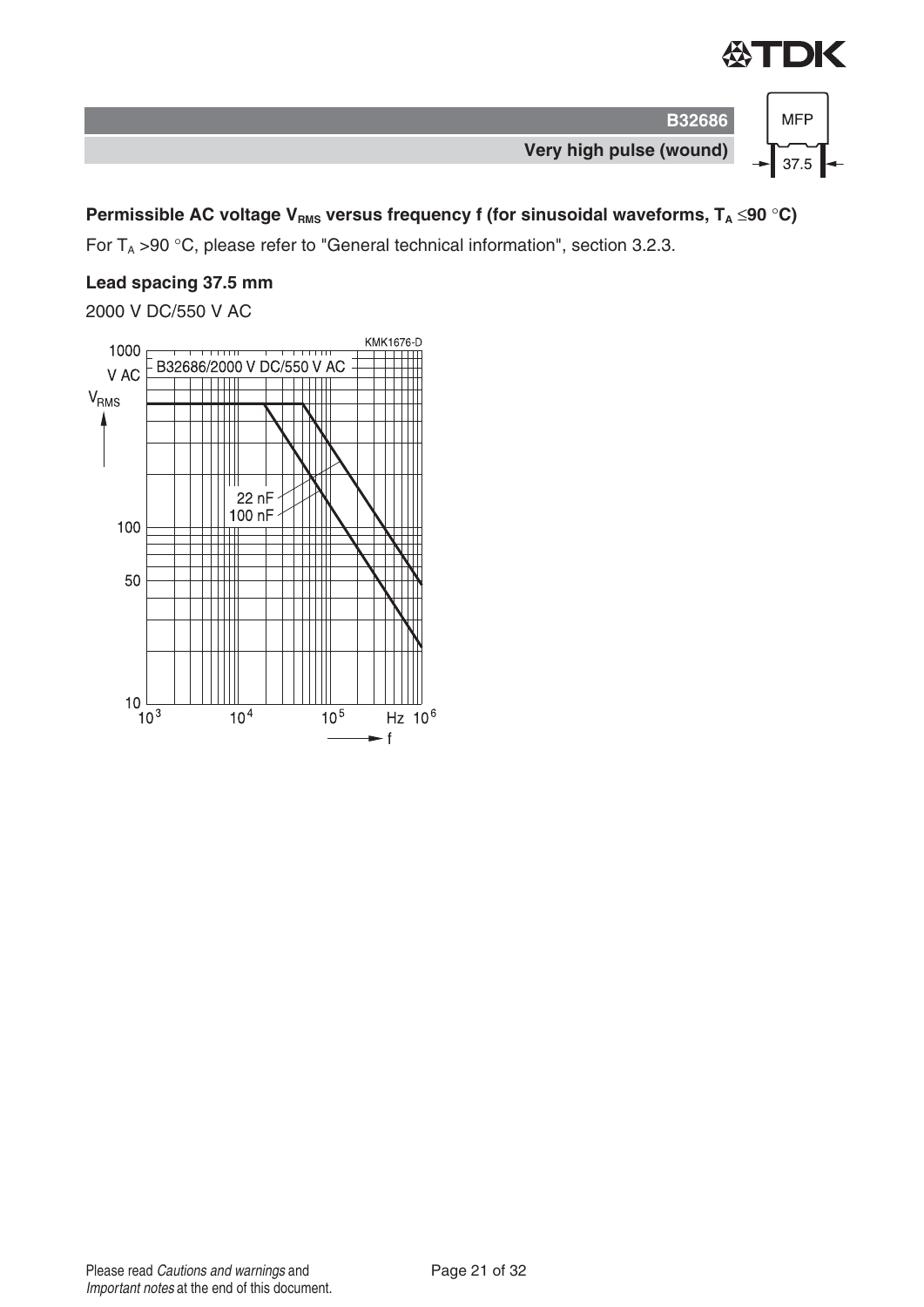![](_page_21_Picture_0.jpeg)

![](_page_21_Figure_1.jpeg)

#### **Mounting guidelines**

#### **1 Soldering**

#### **1.1 Solderability of leads**

The solderability of terminal leads is tested to IEC 60068-2-20:2008, test Ta, method 1.

Before a solderability test is carried out, terminals are subjected to accelerated ageing (to IEC 60068-2-2:2007, test Ba: 4 h exposure to dry heat at 155 °C). Since the ageing temperature is far higher than the upper category temperature of the capacitors, the terminal wires should be cut off from the capacitor before the ageing procedure to prevent the solderability being impaired by the products of any capacitor decomposition that might occur.

| Solder bath temperature | 235 $\pm$ 5 °C                                                             |
|-------------------------|----------------------------------------------------------------------------|
| Soldering time          | $2.0 \pm 0.5$ s                                                            |
| Immersion depth         | $2.0 + 0/- 0.5$ mm from capacitor body or seating plane                    |
| Evaluation criteria:    |                                                                            |
| Visual inspection       | Wetting of wire surface by new solder $\geq 90\%$ ,<br>free-flowing solder |

#### **1.2 Resistance to soldering heat**

Resistance to soldering heat is tested to IEC 60068-2-20:2008, test Tb, method 1. Conditions:

| <b>Series</b>            |                                                                                            | Solder bath temperature | Soldering time                                                                                                       |
|--------------------------|--------------------------------------------------------------------------------------------|-------------------------|----------------------------------------------------------------------------------------------------------------------|
| <b>MKT</b>               | boxed (except $2.5 \times 6.5 \times 7.2$ mm)<br>coated<br>uncoated (lead spacing >10 mm)  | 260 ±5 °C               | 10 $\pm$ 1 s                                                                                                         |
| <b>MFP</b>               |                                                                                            |                         |                                                                                                                      |
| <b>MKP</b>               | (lead spacing > 7.5 mm)                                                                    |                         |                                                                                                                      |
| <b>MKT</b>               | boxed (case $2.5 \times 6.5 \times 7.2$ mm)                                                |                         | 5±1s                                                                                                                 |
| <b>MKP</b><br><b>MKT</b> | (lead spacing $\leq 7.5$ mm)<br>uncoated (lead spacing $\leq 10$ mm)<br>insulated (B32559) |                         | $<4$ s<br>recommended soldering<br>profile for MKT uncoated<br>(lead spacing $\leq 10$ mm) and<br>insulated (B32559) |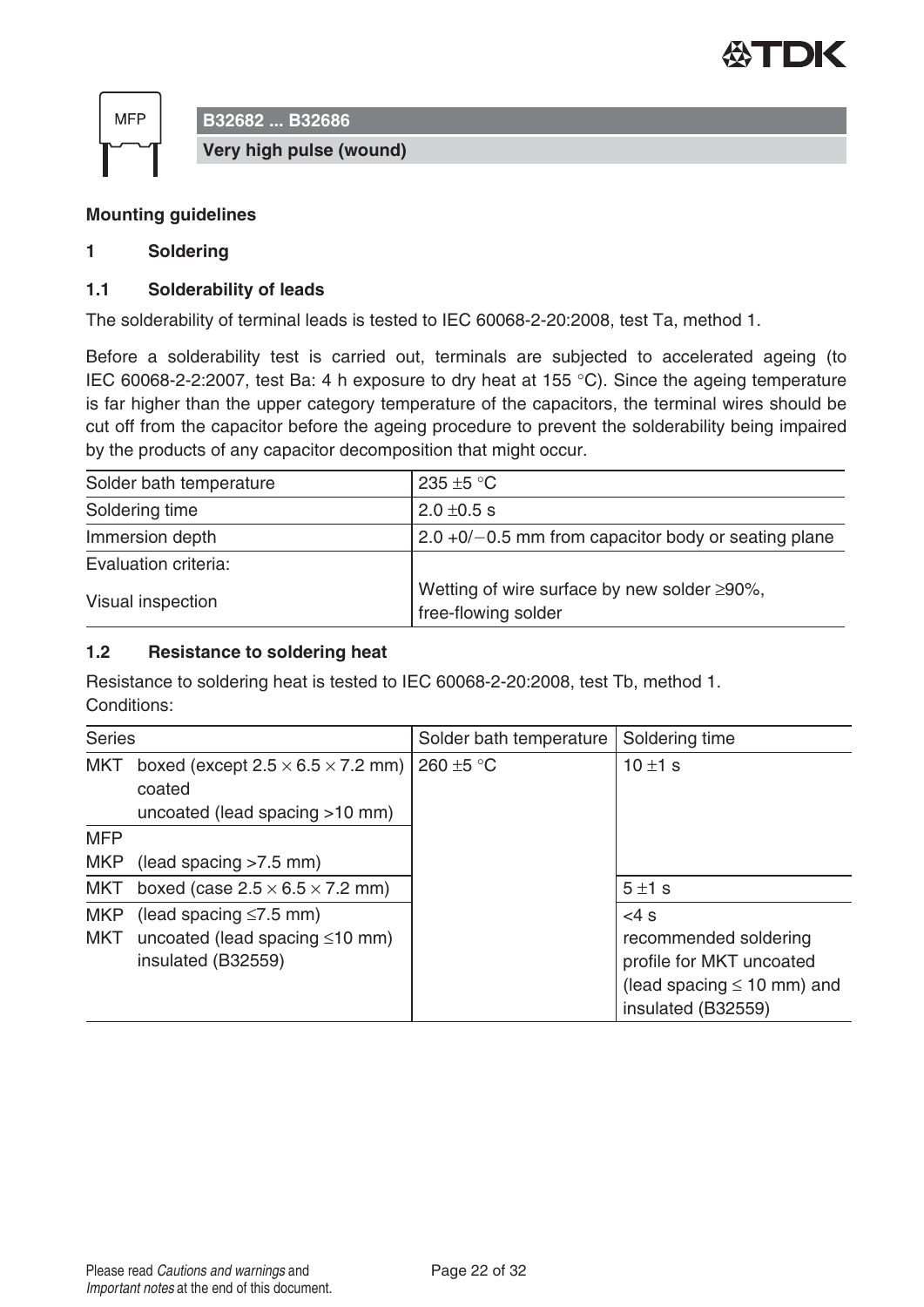# TDK

![](_page_22_Figure_1.jpeg)

# **B32682 ... B32686 Very high pulse (wound)**

![](_page_22_Figure_3.jpeg)

| Immersion depth      | $2.0 + 0/- 0.5$ mm from capacitor body or seating plane                                     |  |
|----------------------|---------------------------------------------------------------------------------------------|--|
| Shield               | Heat-absorbing board, $(1.5 \pm 0.5)$ mm thick, between<br>capacitor body and liquid solder |  |
| Evaluation criteria: |                                                                                             |  |
| Visual inspection    | No visible damage                                                                           |  |
| $\Delta C/C_0$       | 2% for MKT/MKP/MFP<br>5% for EMI suppression capacitors                                     |  |
| tan $\delta$         | As specified in sectional specification                                                     |  |

## **1.3 General notes on soldering**

Permissible heat exposure loads on film capacitors are primarily characterized by the upper category temperature  $T_{\text{max}}$ . Long exposure to temperatures above this type-related temperature limit can lead to changes in the plastic dielectric and thus change irreversibly a capacitor's electrical characteristics. For short exposures (as in practical soldering processes) the heat load (and thus the possible effects on a capacitor) will also depend on other factors like:

- Pre-heating temperature and time
- Forced cooling immediately after soldering
- Terminal characteristics: diameter, length, thermal resistance, special configurations (e.g. crimping)
- $\blacksquare$  Height of capacitor above solder bath
- Shadowing by neighboring components
- Additional heating due to heat dissipation by neighboring components
- Use of solder-resist coatings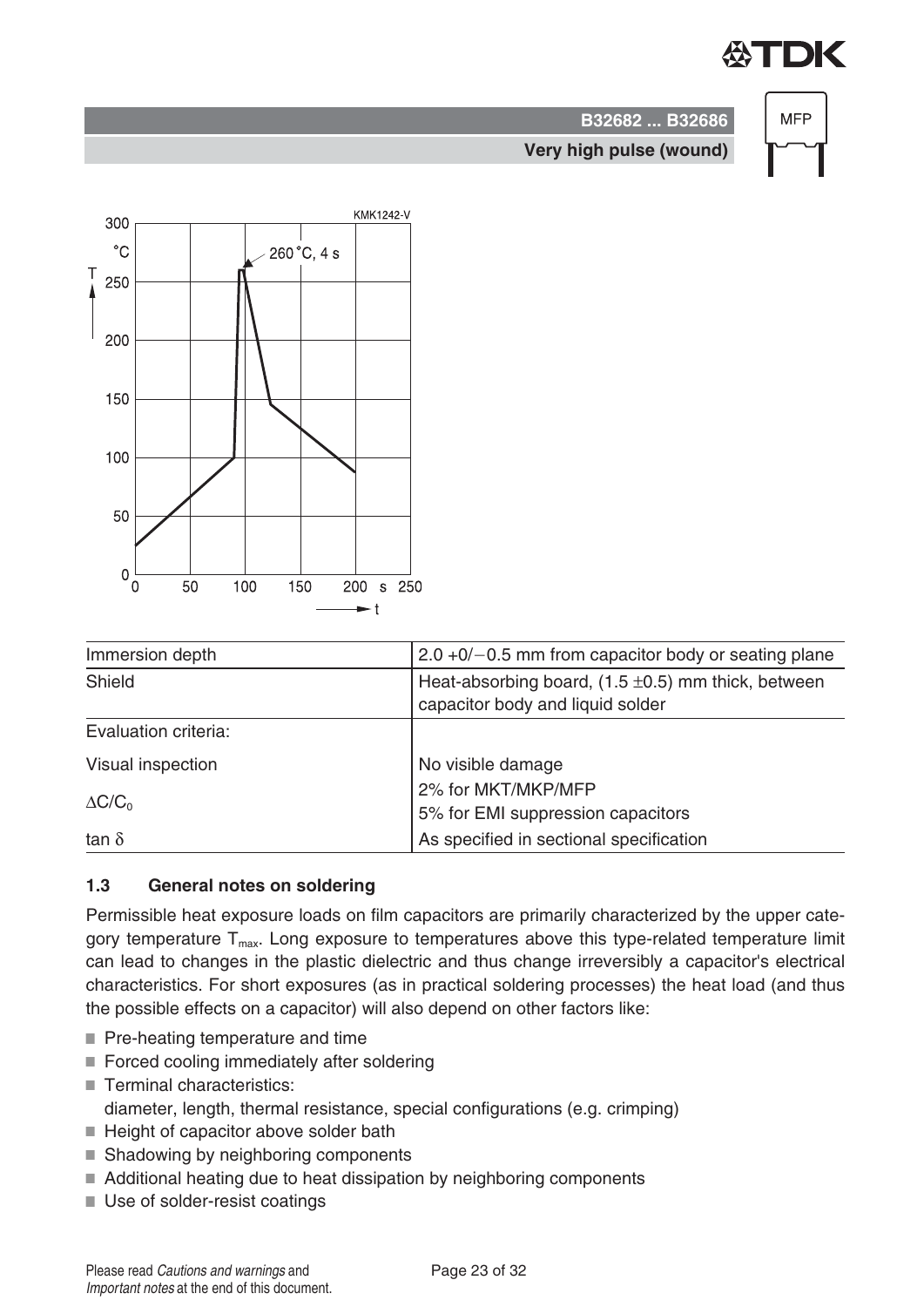![](_page_23_Picture_0.jpeg)

![](_page_23_Figure_1.jpeg)

The overheating associated with some of these factors can usually be reduced by suitable countermeasures. For example, if a pre-heating step cannot be avoided, an additional or reinforced cooling process may possibly have to be included.

#### **Recommendations**

As a reference, the recommended wave soldering profile for our film capacitors is as follows:

![](_page_23_Figure_5.jpeg)

 $\overline{P}$ 

KMK1744-9-E

sensor position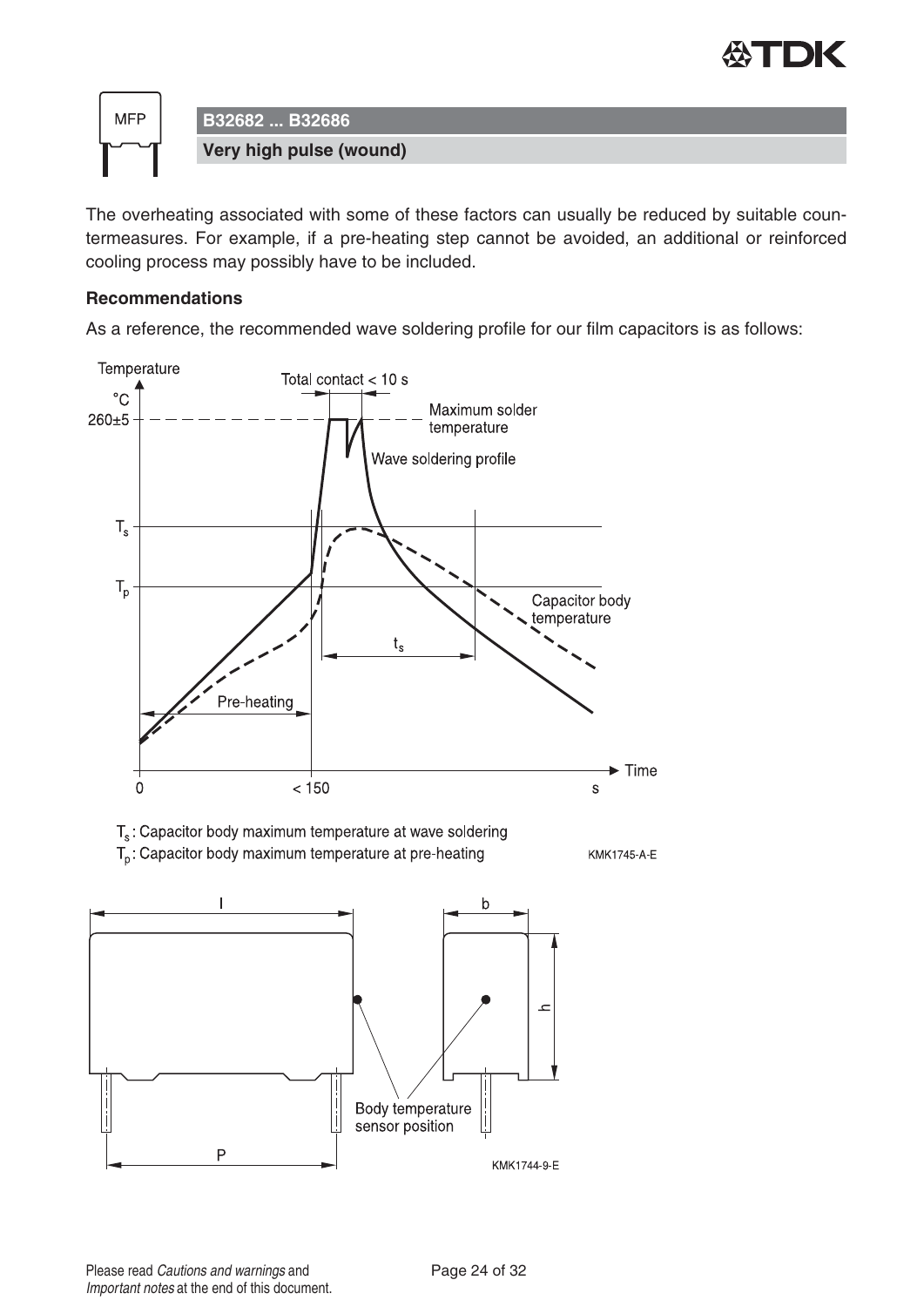![](_page_24_Picture_0.jpeg)

**B32682 ... B32686**

**MFP** 

**Very high pulse (wound)**

Body temperature should follow the description below:

- MKP capacitor During pre-heating:  $T_p \le 110$  °C During soldering:  $T_s \le 120$  °C, t<sub>s</sub>  $\le 45$  s
- MKT capacitor During pre-heating:  $T_p \le 125$  °C During soldering:  $T_s \le 160$  °C,  $t_s \le 45$  s

When SMD components are used together with leaded ones, the film capacitors should not pass into the SMD adhesive curing oven. The leaded components should be assembled after the SMD curing step.

Leaded film capacitors are not suitable for reflow soldering.

In order to ensure proper conditions for manual or selective soldering, the body temperature of the capacitor  $(T_s)$  must be ≤120 °C.

One recommended condition for manual soldering is that the tip of the soldering iron should be <360 °C and the soldering contact time should be no longer than 3 seconds.

For uncoated MKT capacitors with lead spacings  $\leq$ 10 mm (B32560/B32561) the following measures are recommended:

- $\blacksquare$  pre-heating to not more than 110 °C in the preheater phase
- rapid cooling after soldering

Please refer to our Film Capacitors Data Book in case more details are needed.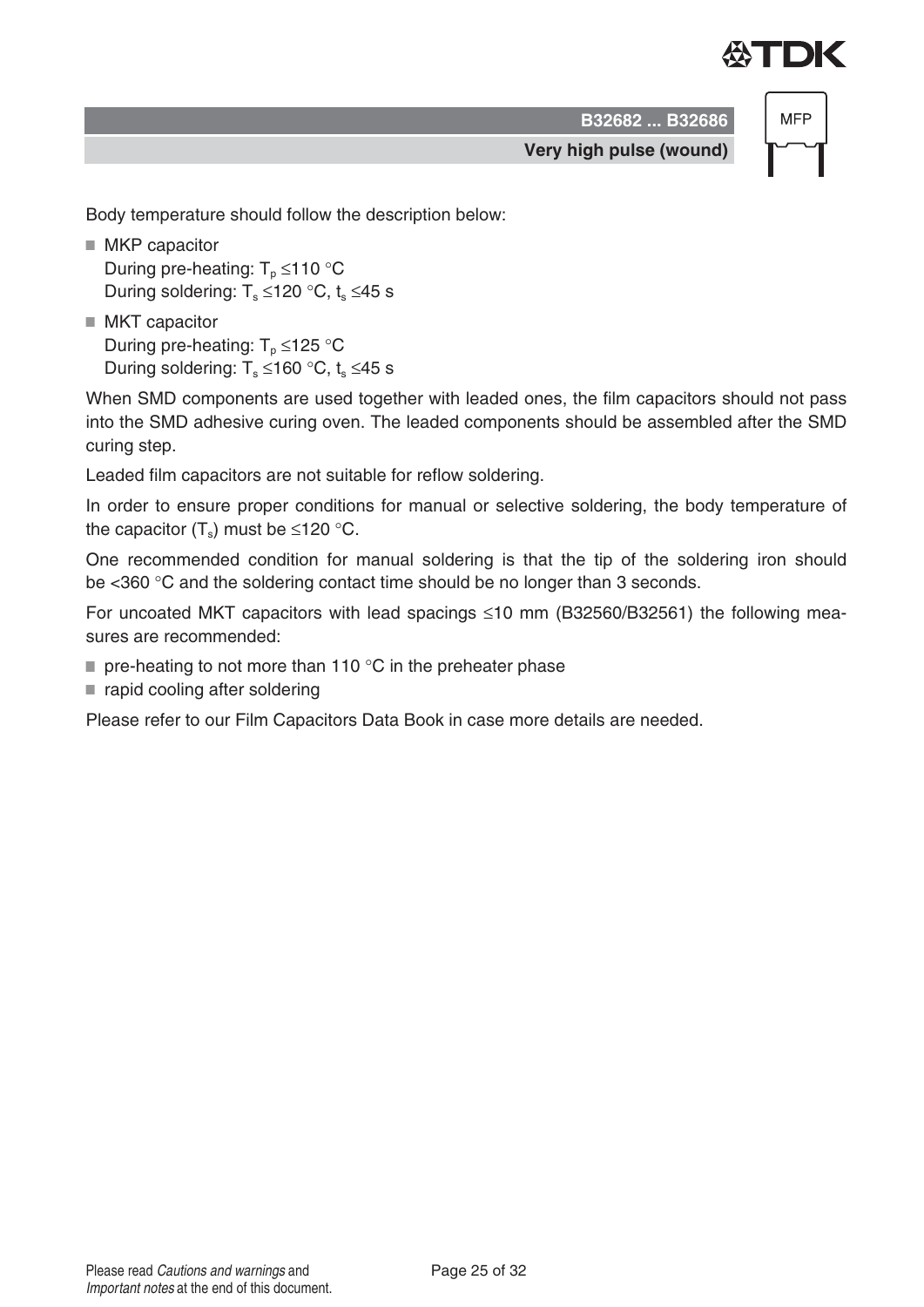![](_page_25_Picture_0.jpeg)

**MFP** 

**B32682 ... B32686**

**Very high pulse (wound)**

#### **Cautions and warnings**

- Do not exceed the upper category temperature (UCT).
- Do not apply any mechanical stress to the capacitor terminals.
- Avoid any compressive, tensile or flexural stress.
- Do not move the capacitor after it has been soldered to the PC board.
- Do not pick up the PC board by the soldered capacitor.
- Do not place the capacitor on a PC board whose PTH hole spacing differs from the specified lead spacing.
- Do not exceed the specified time or temperature limits during soldering.
- Avoid external energy inputs, such as fire or electricity.
- Avoid overload of the capacitors.
- Consult us if application is with severe temperature and humidity condition.
- There are no serviceable or repairable parts inside the capacitor. Opening the capacitor or any attempts to open or repair the capacitor will void the warranty and liability of TDK Electronics.
- **Please note that the standards referred to in this publication may have been revised in the** meantime.

The table below summarizes the safety instructions that must always be observed. A detailed description can be found in the relevant sections of the chapters "General technical information" and "Mounting guidelines".

| <b>Topic</b>               | Safety information                                                                                                                                                                                                                                                                                                                                        | Reference chapter<br>"General technical<br>information" |
|----------------------------|-----------------------------------------------------------------------------------------------------------------------------------------------------------------------------------------------------------------------------------------------------------------------------------------------------------------------------------------------------------|---------------------------------------------------------|
| Storage<br>conditions      | Make sure that capacitors are stored within the<br>specified range of time, temperature and humidity<br>conditions.                                                                                                                                                                                                                                       | 4.5<br>"Storage conditions"                             |
| Flammability               | Avoid external energy, such as fire or electricity<br>(passive flammability), avoid overload of the capacitors<br>(active flammability) and consider the flammability of<br>materials.                                                                                                                                                                    | 5.3<br>"Flammability"                                   |
| Resistance to<br>vibration | Do not exceed the tested ability to withstand vibration.<br>The capacitors are tested to IEC 60068-2-6:2007.<br>TDK Electronics offers film capacitors specially<br>designed for operation under more severe vibration<br>regimes such as those found in automotive<br>applications. Consult our catalog "Film Capacitors for<br>Automotive Electronics". | 5.2<br>"Resistance to<br>vibration"                     |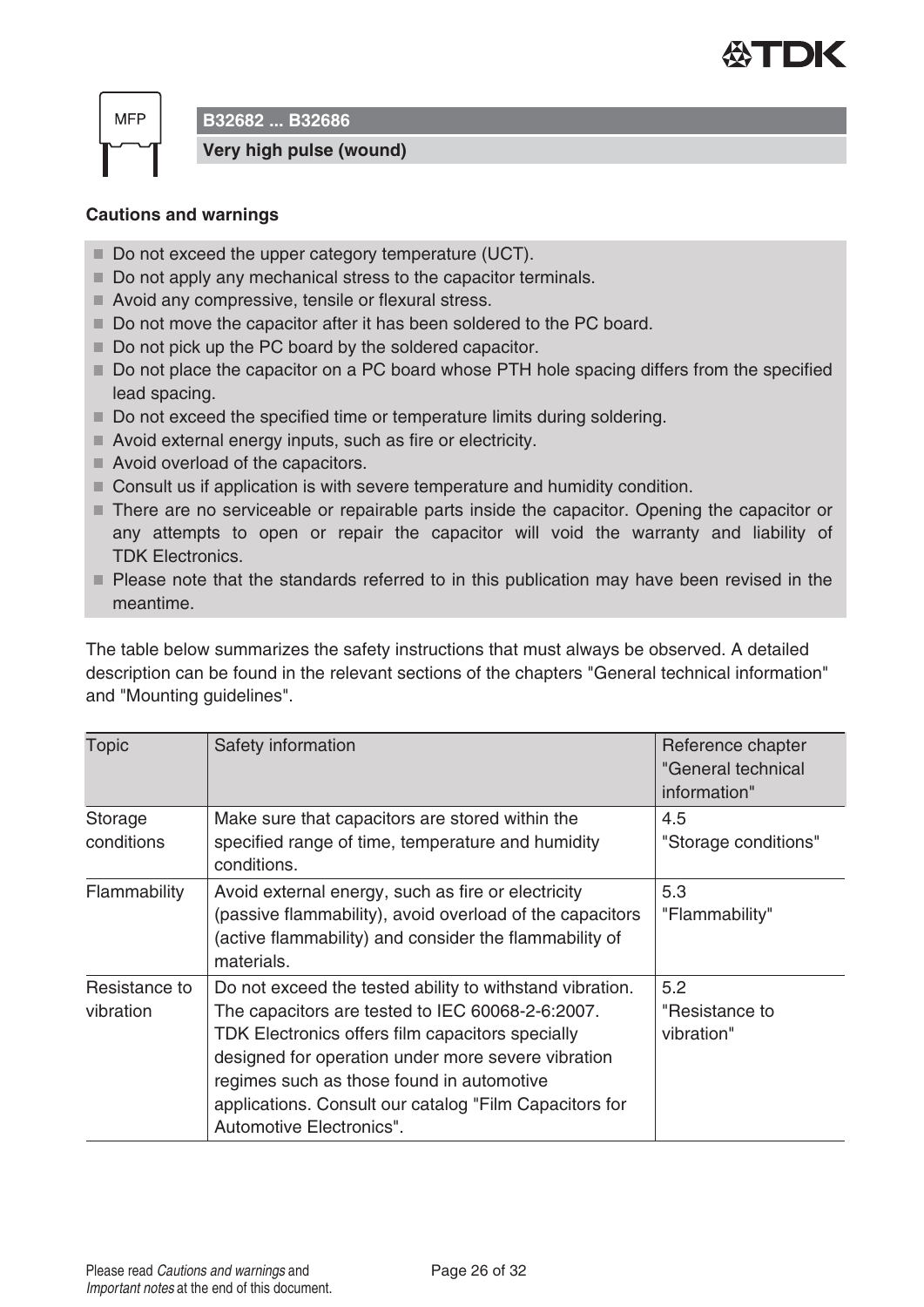![](_page_26_Picture_0.jpeg)

**B32682 ... B32686 Very high pulse (wound)**

![](_page_26_Figure_2.jpeg)

| <b>Topic</b>                                            | Safety information                                                                                                                                                                                                         | Reference chapter<br>"Mounting guidelines"               |
|---------------------------------------------------------|----------------------------------------------------------------------------------------------------------------------------------------------------------------------------------------------------------------------------|----------------------------------------------------------|
| Soldering                                               | Do not exceed the specified time or temperature limits<br>during soldering.                                                                                                                                                | 1 "Soldering"                                            |
| Cleaning                                                | Use only suitable solvents for cleaning capacitors.                                                                                                                                                                        | 2 "Cleaning"                                             |
| Embedding of<br>capacitors in<br>finished<br>assemblies | When embedding finished circuit assemblies in plastic<br>resins, chemical and thermal influences must be taken<br>into account.<br>Caution: Consult us first, if you also wish to embed<br>other uncoated component types! | 3 "Embedding of<br>capacitors in finished<br>assemblies" |

#### **Display of ordering codes for TDK Electronics products**

The ordering code for one and the same product can be represented differently in data sheets, data books, other publications, on the company website, or in order-related documents such as shipping notes, order confirmations and product labels. The varying representations of the ordering codes are due to different processes employed and do not affect the specifications of the respective products.

Detailed information can be found on the Internet under

www.tdk-electronics.tdk.com/orderingcodes.

#### Correlation of data sheet values and modelling tool outputs

Data sheet values and results of design tools may deviate as they have not been derived in the same context.

While data sheets show individual parameter statements without considering a possible dependency to other parameters. Tools model a complete given scenario as input and processed inside the tool.

Furthermore as we constantly strive to improve our models, the results of tools can change over time and be a non-binding indication only.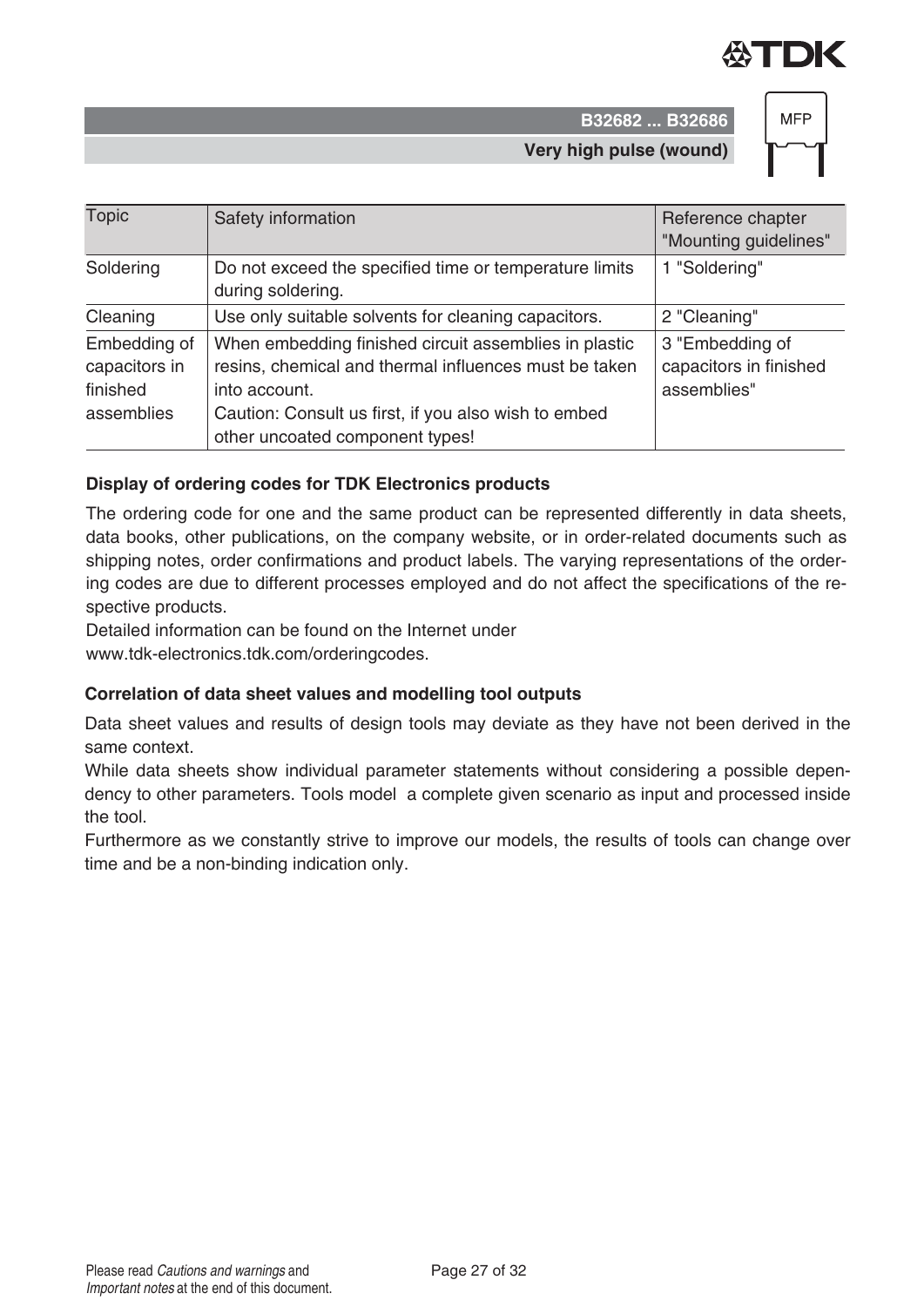![](_page_27_Picture_0.jpeg)

 $MFP$ 

# **B32682 ... B32686**

**Very high pulse (wound)**

# **Symbols and terms**

| Symbol                | English                                       | German                                  |  |
|-----------------------|-----------------------------------------------|-----------------------------------------|--|
| $\alpha$              | Heat transfer coefficient                     | Wärmeübergangszahl                      |  |
| $\alpha_{\text{C}}$   | Temperature coefficient of capacitance        | Temperaturkoeffizient der Kapazität     |  |
| A                     | Capacitor surface area                        | Kondensatoroberfläche                   |  |
| $\beta_{\rm C}$       | Humidity coefficient of capacitance           | Feuchtekoeffizient der Kapazität        |  |
| С                     | Capacitance                                   | Kapazität                               |  |
| $C_R$                 | Rated capacitance                             | Nennkapazität                           |  |
| $\Delta C$            | Absolute capacitance change                   | Absolute Kapazitätsänderung             |  |
| $\Delta{\rm C/C}$     | Relative capacitance change (relative         | Relative Kapazitätsänderung (relative   |  |
|                       | deviation of actual value)                    | Abweichung vom Ist-Wert)                |  |
| $\Delta C/C_R$        | Capacitance tolerance (relative deviation     | Kapazitätstoleranz (relative Abweichung |  |
|                       | from rated capacitance)                       | vom Nennwert)                           |  |
| dt                    | Time differential                             | Differentielle Zeit                     |  |
| $\Delta t$            | Time interval                                 | Zeitintervall                           |  |
| $\Delta T$            | Absolute temperature change                   | Absolute Temperaturänderung             |  |
|                       | (self-heating)                                | (Selbsterwärmung)                       |  |
| $\Delta$ tan $\delta$ | Absolute change of dissipation factor         | Absolute Änderung des Verlustfaktors    |  |
| $\Delta V$            | Absolute voltage change                       | Absolute Spannungsänderung              |  |
| dV/dt                 | Time differential of voltage function (rate   | Differentielle Spannungsänderung        |  |
|                       | of voltage rise)                              | (Spannungsflankensteilheit)             |  |
| $\Delta V/\Delta t$   | Voltage change per time interval              | Spannungsänderung pro Zeitintervall     |  |
| Е                     | Activation energy for diffusion               | Aktivierungsenergie zur Diffusion       |  |
| <b>ESL</b>            | Self-inductance                               | Eigeninduktivität                       |  |
| <b>ESR</b>            | Equivalent series resistance                  | Ersatz-Serienwiderstand                 |  |
| f                     | Frequency                                     | Frequenz                                |  |
| $f_1$                 | Frequency limit for reducing permissible      | Grenzfrequenz für thermisch bedingte    |  |
|                       | AC voltage due to thermal limits              | Reduzierung der zulässigen              |  |
|                       |                                               | Wechselspannung                         |  |
| f <sub>2</sub>        | Frequency limit for reducing permissible      | Grenzfrequenz für strombedingte         |  |
|                       | AC voltage due to current limit               | Reduzierung der zulässigen              |  |
|                       |                                               | Wechselspannung                         |  |
| $f_r$                 | <b>Resonant frequency</b>                     | Resonanzfrequenz                        |  |
| $F_{D}$               | Thermal acceleration factor for diffusion     | Therm. Beschleunigungsfaktor zur        |  |
|                       |                                               | <b>Diffusion</b>                        |  |
| $F_{\rm T}$           | Derating factor                               | Deratingfaktor                          |  |
|                       | Current (peak)                                | Stromspitze                             |  |
| $I_{\rm C}$           | Category current (max. continuous<br>current) | Kategoriestrom (max. Dauerstrom)        |  |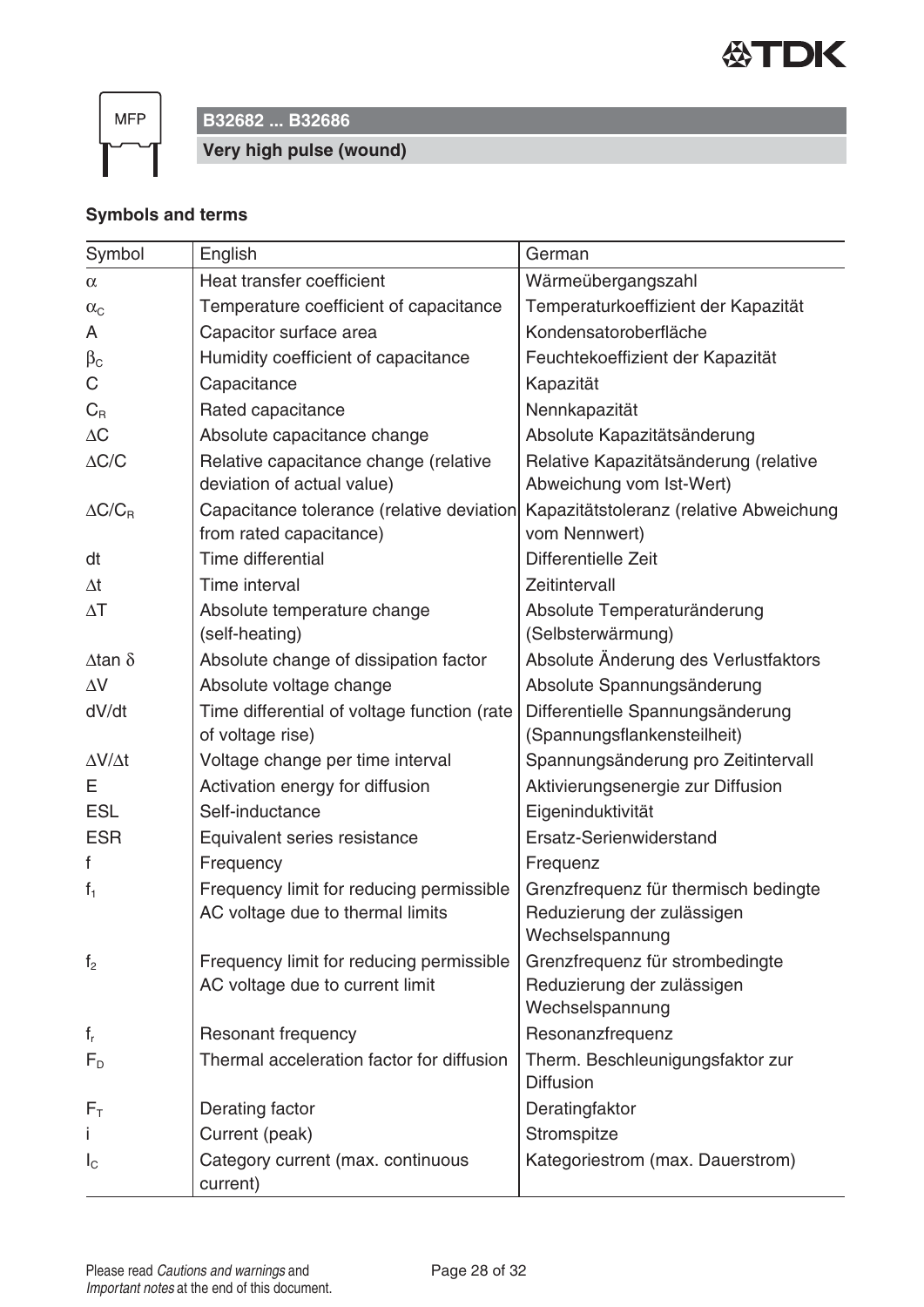![](_page_28_Picture_0.jpeg)

**B32682 ... B32686**

**MFP** 

**Very high pulse (wound)**

| I <sub>RMS</sub>        | (Sinusoidal) alternating current,             | (Sinusförmiger) Wechselstrom             |
|-------------------------|-----------------------------------------------|------------------------------------------|
|                         | root-mean-square value                        |                                          |
| $i_z$                   | Capacitance drift                             | Inkonstanz der Kapazität                 |
| $k_0$                   | Pulse characteristic                          | Impulskennwert                           |
| $L_{\rm S}$             | Series inductance                             | Serieninduktivität                       |
| λ                       | <b>Failure</b> rate                           | Ausfallrate                              |
| $\lambda_{0}$           | Constant failure rate during useful           | Konstante Ausfallrate in der             |
|                         | service life                                  | Nutzungsphase                            |
| $\lambda_{\text{test}}$ | Failure rate, determined by tests             | Experimentell ermittelte Ausfallrate     |
| $P_{\text{diss}}$       | Dissipated power                              | Abgegebene Verlustleistung               |
| $P_{gen}$               | Generated power                               | Erzeugte Verlustleistung                 |
| Q                       | Heat energy                                   | Wärmeenergie                             |
| ρ                       | Density of water vapor in air                 | Dichte von Wasserdampf in Luft           |
| R                       | Universal molar constant for gases            | Allg. Molarkonstante für Gas             |
| R                       | Ohmic resistance of discharge circuit         | <b>Ohmscher Widerstand des</b>           |
|                         |                                               | Entladekreises                           |
| $R_i$                   | Internal resistance                           | Innenwiderstand                          |
| $R_{ins}$               | Insulation resistance                         | Isolationswiderstand                     |
| $R_{P}$                 | Parallel resistance                           | Parallelwiderstand                       |
| $R_{\rm S}$             | Series resistance                             | Serienwiderstand                         |
| S                       | severity (humidity test)                      | Schärfegrad (Feuchtetest)                |
| t                       | Time                                          | Zeit                                     |
| Τ                       | Temperature                                   | Temperatur                               |
| τ                       | Time constant                                 | Zeitkonstante                            |
| tan $\delta$            | <b>Dissipation factor</b>                     | Verlustfaktor                            |
| tan $\delta_{\rm D}$    | Dielectric component of dissipation<br>factor | Dielektrischer Anteil des Verlustfaktors |
| tan $\delta_{\rm P}$    | Parallel component of dissipation factor      | Parallelanteil des Verlfustfaktors       |
| tan $\delta_{\rm s}$    | Series component of dissipation factor        | Serienanteil des Verlustfaktors          |
| $T_A$                   | Temperature of the air surrounding the        | Temperatur der Luft, die das Bauteil     |

Symbol English German

component

and voltage

 $t_{OL}$  Operating life at operating temperature

 $T_{\text{max}}$  Upper category temperature  $\vert$  Obere Kategorietemperatur  $T_{min}$  Lower category temperature  $|$  Untere Kategorietemperatur

 $T_{\text{op}}$  Operating temperature,  $T_A + \Delta T$  Beriebstemperatur,  $T_A + \Delta T$ 

 $T_R$  Rated temperature Research  $R$  Nenntemperatur  $T_{ref}$  Reference temperature Referenztemperature  $t_{SL}$  Reference service life Referenz-Lebensdauer

umgibt

-spannung

Betriebszeit bei Betriebstemperatur und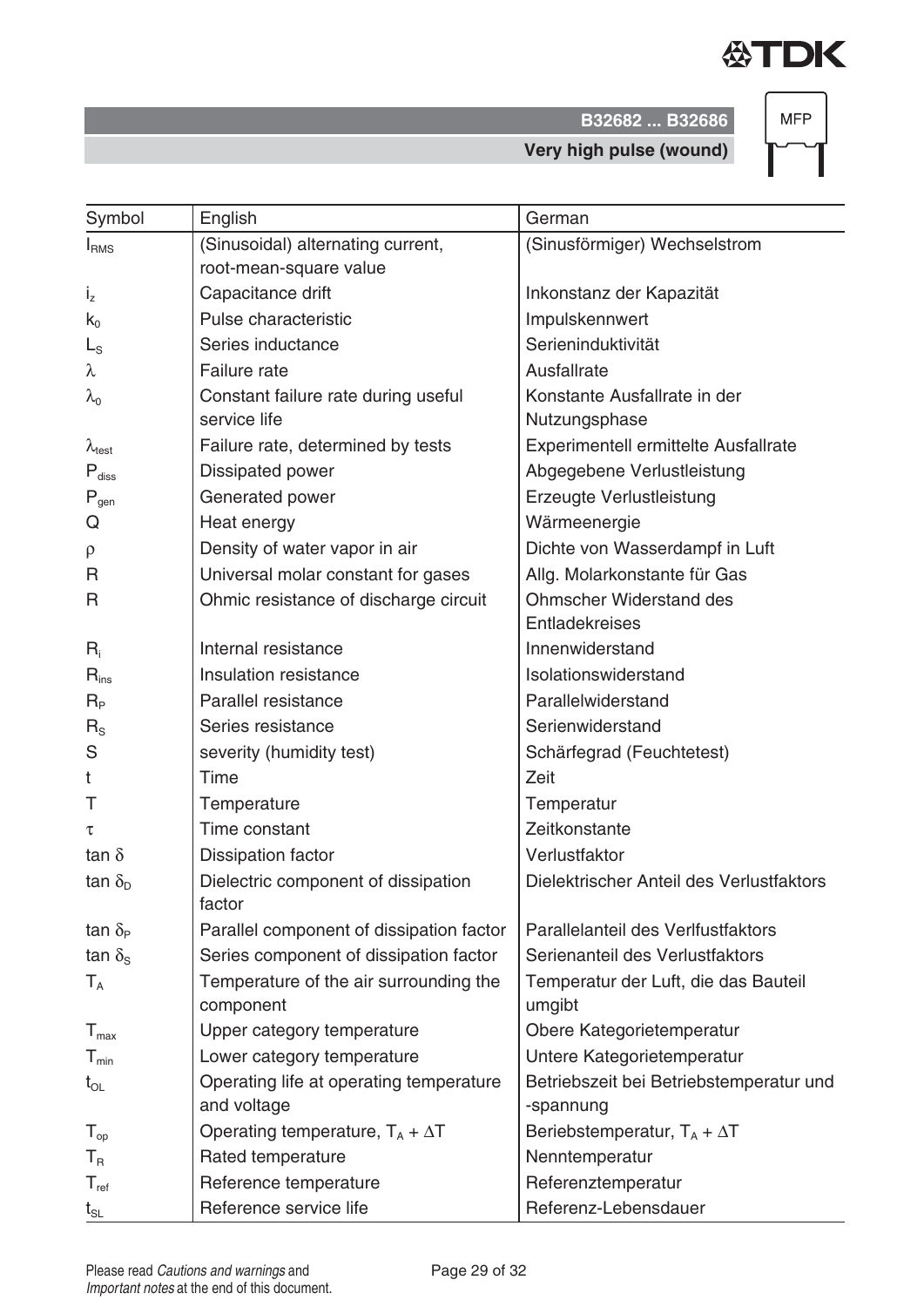![](_page_29_Picture_0.jpeg)

 $MFP$ 

**B32682 ... B32686**

# **Very high pulse (wound)**

| Symbol                          | English                           | German                                |
|---------------------------------|-----------------------------------|---------------------------------------|
| $V_{AC}$                        | AC voltage                        | Wechselspannung                       |
| $V_{C}$                         | Category voltage                  | Kategoriespannung                     |
| $V_{C,RMS}$                     | Category AC voltage               | (Sinusförmige)                        |
|                                 |                                   | Kategorie-Wechselspannung             |
| $V_{CD}$                        | Corona-discharge onset voltage    | Teilentlade-Einsatzspannung           |
| $V_{ch}$                        | Charging voltage                  | Ladespannung                          |
| $V_{DC}$                        | DC voltage                        | Gleichspannung                        |
| $V_{FB}$                        | Fly-back capacitor voltage        | Spannung (Flyback)                    |
| $V_i$                           | Input voltage                     | Eingangsspannung                      |
| $V_{o}$                         | Output voltage                    | Ausgangssspannung                     |
| $V_{op}$                        | Operating voltage                 | Betriebsspannung                      |
| $V_p$                           | Peak pulse voltage                | Impuls-Spitzenspannung                |
| $V_{\text{pp}}$                 | Peak-to-peak voltage Impedance    | Spannungshub                          |
| $V_{R}$                         | Rated voltage                     | Nennspannung                          |
| $\hat{\mathsf{v}}_{\mathsf{R}}$ | Amplitude of rated AC voltage     | Amplitude der Nenn-Wechselspannung    |
| V <sub>RMS</sub>                | (Sinusoidal) alternating voltage, | (Sinusförmige) Wechselspannung        |
|                                 | root-mean-square value            |                                       |
| $V_{SC}$                        | S-correction voltage              | Spannung bei Anwendung "S-correction" |
| $V_{\rm sn}$                    | Snubber capacitor voltage         | Spannung bei Anwendung                |
|                                 |                                   | "Beschaltung"                         |
| Z                               | Impedance                         | Scheinwiderstand                      |
| $\epsilon$                      | Lead spacing                      | Rastermaß                             |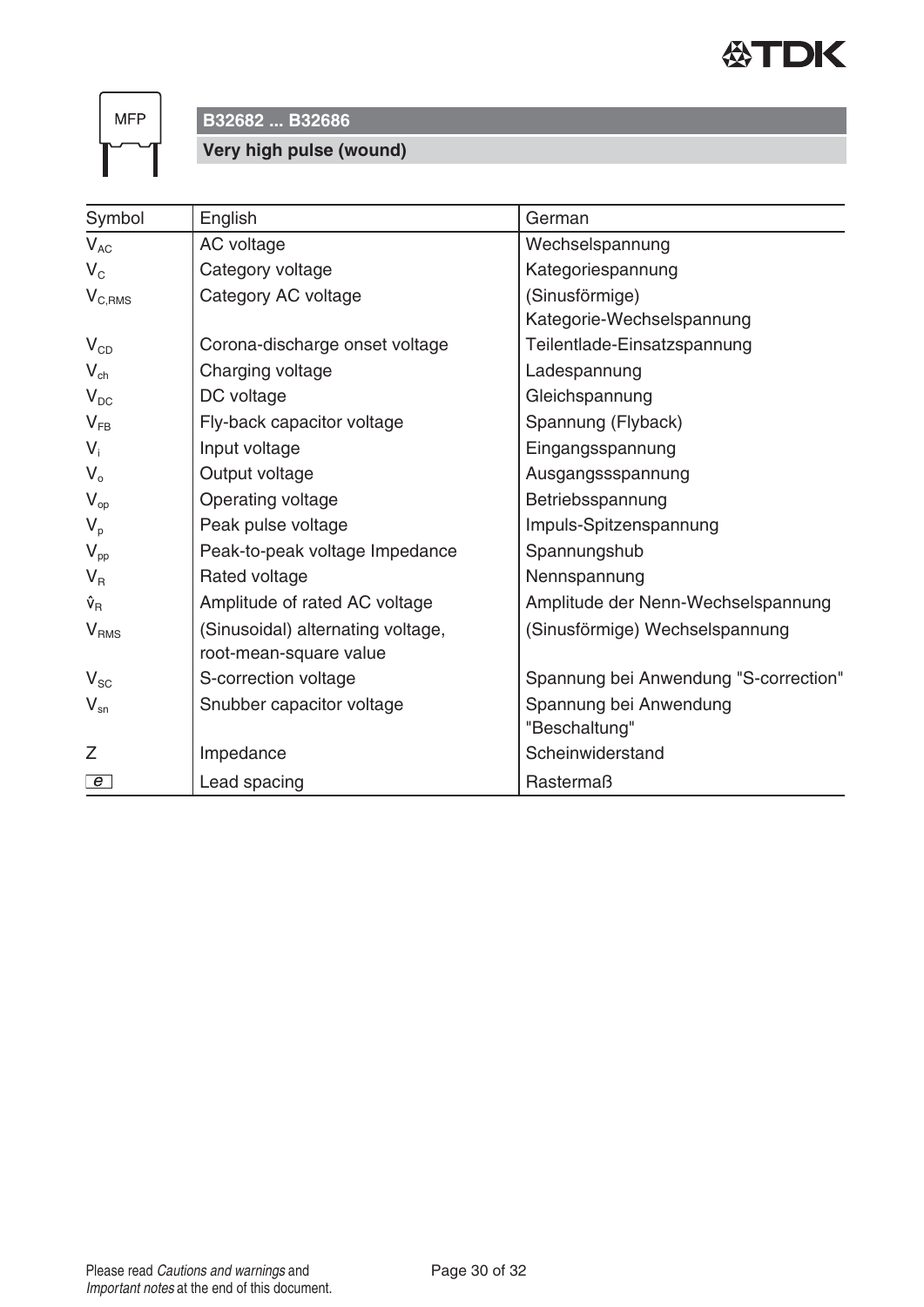![](_page_30_Picture_0.jpeg)

The following applies to all products named in this publication:

- 1. Some parts of this publication contain **statements about the suitability of our products for certain areas of application**. These statements are based on our knowledge of typical requirements that are often placed on our products in the areas of application concerned. We nevertheless expressly point out **that such statements cannot be regarded as binding statements about the suitability of our products for a particular customer application**. As a rule, we are either unfamiliar with individual customer applications or less familiar with them than the customers themselves. For these reasons, it is always ultimately incumbent on the customer to check and decide whether a product with the properties described in the product specification is suitable for use in a particular customer application.
- 2. We also point out that **in individual cases, a malfunction of electronic components or failure before the end of their usual service life cannot be completely ruled out in the current state of the art, even if they are operated as specified**. In customer applications requiring a very high level of operational safety and especially in customer applications in which the malfunction or failure of an electronic component could endanger human life or health (e.g. in accident prevention or lifesaving systems), it must therefore be ensured by means of suitable design of the customer application or other action taken by the customer (e.g. installation of protective circuitry or redundancy) that no injury or damage is sustained by third parties in the event of malfunction or failure of an electronic component.
- 3. **The warnings, cautions and product-specific notes must be observed.**
- 4. In order to satisfy certain technical requirements, **some of the products described in this publication may contain substances subject to restrictions in certain jurisdictions (e.g. because they are classed as hazardous)**. Useful information on this will be found in our Material Data Sheets on the Internet (www.tdk-electronics.tdk.com/material). Should you have any more detailed questions, please contact our sales offices.
- 5. We constantly strive to improve our products. Consequently, **the products described in this publication may change from time to time**. The same is true of the corresponding product specifications. Please check therefore to what extent product descriptions and specifications contained in this publication are still applicable before or when you place an order. We also **reserve the right to discontinue production and delivery of products**. Consequently, we cannot guarantee that all products named in this publication will always be available. The aforementioned does not apply in the case of individual agreements deviating from the foregoing for customer-specific products.
- 6. Unless otherwise agreed in individual contracts, **all orders are subject to our General Terms and Conditions of Supply**.